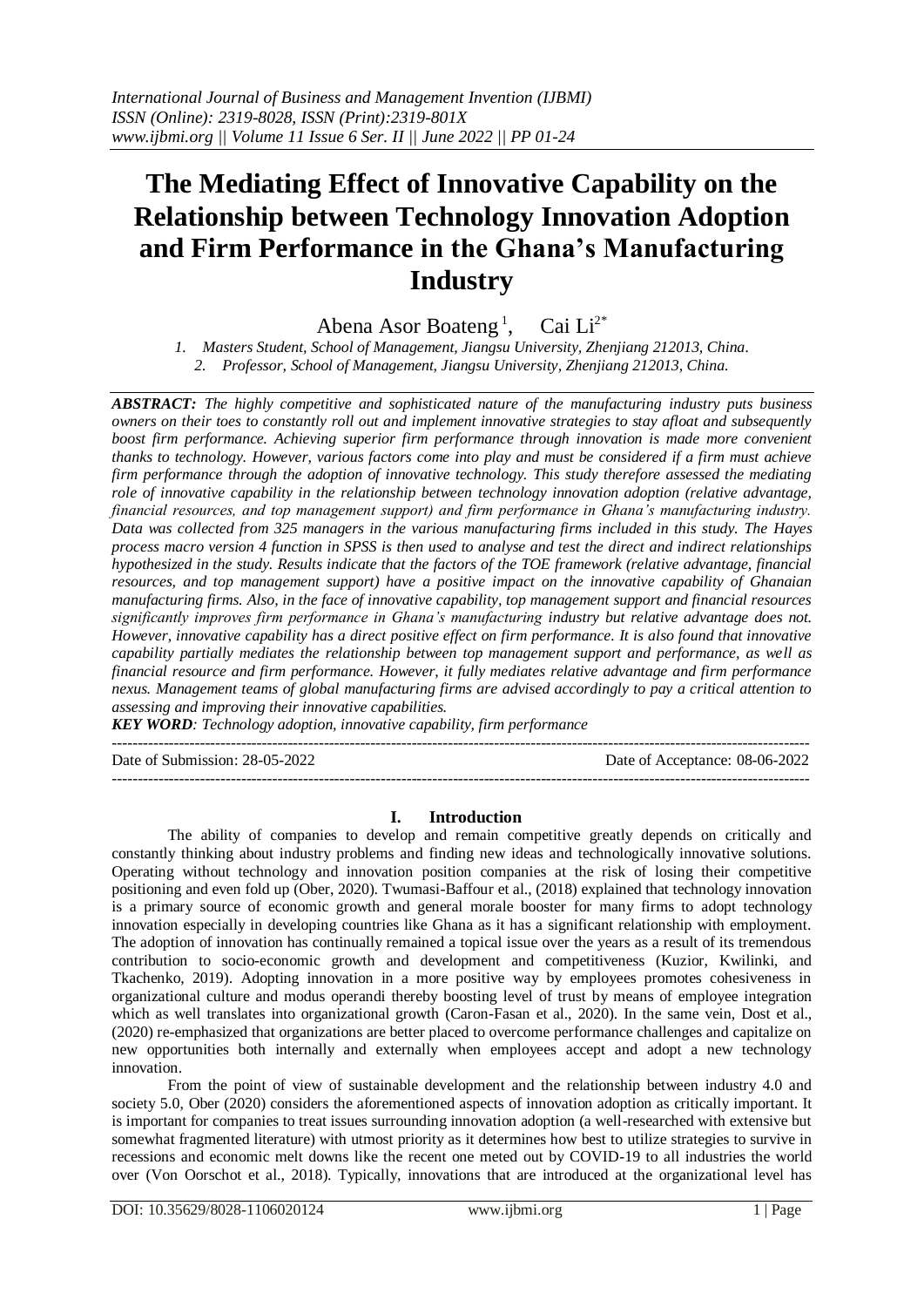instant effects on employment (Harrison et al., 2014): however, this considered in public discourse as pessimism birthed from fear that innovation and technology have the tendency to destroy jobs and leave many people unemployed even though many strategies and mechanisms of compensations have been propounded (Twumasi-Baffour et al.,2018). Harrison et al., (2014) suggests that, there is some considerable evidence to show on an average that firms that are highly innovative stand a relatively higher chance of survival compared with firms that do not adopt any forms of technology innovation even though they believed the relationship between innovation and employment is still quite unclear.

The U.S. census bureau (2012) explained that, the manufacturing industry "comprises establishments engaged in the mechanical, physical, or chemical transformation of materials, substances, or components into new products," as well as those engaged in "assembling of component parts of manufactured products" for purposes other than construction. Berman (2012) acknowledged that this is the era of digital manufacturing and described it as a disruptive technology. When manufacturers adopt and innovate technologies, they are likely to reap benefits like reduction of set up time and cost, flexibility of design, product optimization, reduced waste and better inventory taking (Ganesh et al., 2021; Shahrubudib, Lee, and Ramlan, 2019; Kamble, Gunasekaran, & Sharma, 2018).

After Ghana's independence from colonial rule in 1957, successive governments have put lots of policies, structures, frameworks, and institutions in place to help develop science and technology across all aspects of the economy including the manufacturing industry. One of such institutions is the national board of small-scale industries, the Ghana regional appropriate technology service, and the president's initiative among others. All these are geared towards developing science and technology acceptance and adoption. However, Afful and Owusu (2017) noted that irrespective of all these policies and institutions put in place by government, Ghana seems to be lagging in the adoption of technology and innovation in many of its industries.

Owusu-Mensah et al., (2020) stated that government gives a percent grant to top alcoholic beverage manufacturers like GIHOC distilleries to be able to apply more technologies and be innovative in their operations. Irrespective of this, technology and innovation adoption in the manufacturing industry of Ghana has not shown significant progress. Manufacturers in Ghana like Kasapreko distilleries, GTP (Ghana textiles printing), and Atona foods among others have received funding from the central government under the flagship one district one factory (1D1F) program to be able to operate to the highest level while leveraging technology and innovation. Even though this has resulted in some progress in Ghana's manufacturing industry, there are still challenges of inability to meet demand and logistics shortage among others. This study in light of this seeks to assess the effectiveness of technology and innovation adoption in the manufacturing industry of Ghana and its effect on firm performance in order to make the required scientific recommendations for improvement. Specifically, it examines the mediating effect of innovative capability of firms on the relationship between technology innovation adoption and firm performance, using empirical evidence from the manufacturing firms in Ghana.

The novelty of this study resides in the intuitive interplay of theoretical application of technologyorganization-environment model (TOE), innovative capability assessment measures and firm performance, to assessing the effectiveness of advanced technology adoption in the manufacturing industry of a developing economy like Ghana. Technology innovation adoption and implementation research in developing countries especially in Africa is far-fetched. A few studies on technology and innovation implementation in the manufacturing industry in Africa tend to focus on exploring the various technologies deployed in the industry over the years and its impact on growth (Abdu & Jibir, 2018; Bogliancino & Codagnone, 2019). A substantial number of studies have paid less attention to the critical mediating drivers of technology adoption effectiveness and firm performance.

The remaining part of the study report entails an empirical review of literature, formulation of hypothesis and design of conceptual model as presented in sections 2. Section three (3) presents the sampling methods, the measurement of variables in the study, mediation model formulation and data analysis methods. The results of the study are presented in section 4. The results are discussed along with general conclusion and recommendations in section 5. Finally, the limitation and future research implications are presented in section 6.

### **II. Empirical Review of Literature and Hypothesis formulation**

# **2.1.** Variables of the study<br> **2.1.1** Technology innovation

## *2.1.1 Technology innovation adoption*

Technology is considered as any form of physical device or information technology that is applied to improve the efficiency of human, machine and management processes by firms in the manufacturing industry in Ghana. Two primary components of technology are explained in Bozeman (2000) as physical component such as products, tools and equipment and the informational component such as management skills, marketing, production and quality control (Wahab et al., 2012). According to the Oslo Manual (2007), "an innovation is the implementation of a new or significantly improved product (good or service), or process, a new marketing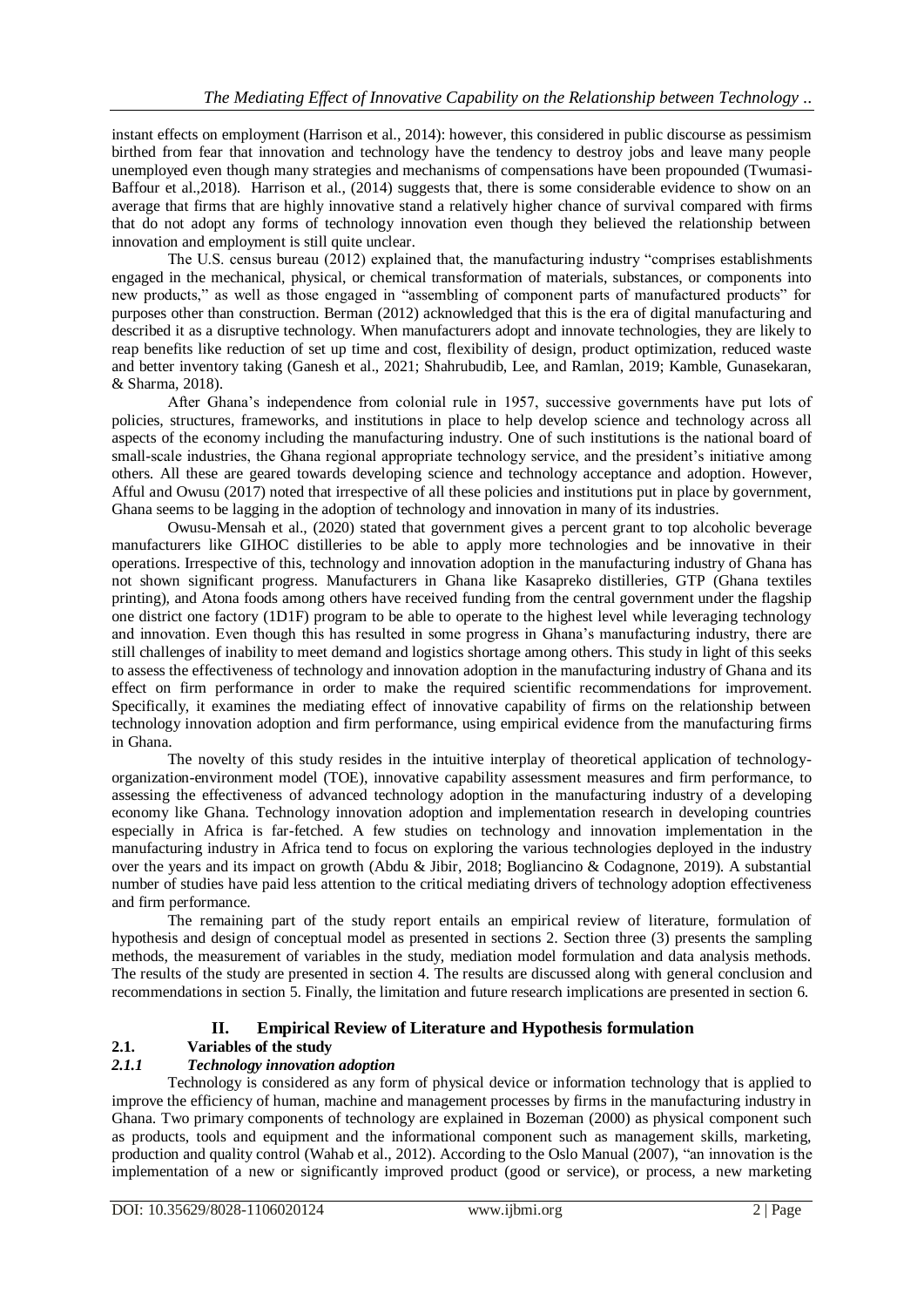method, or a new organizational method in business practices, workplace organization or external relations". The nature of this implementation process involves the practical application and translation of information, imagination, invention, ideas or available resources into products and services that satisfy a particular need or create value at an economical cost for which people are willing to pay for (Mamasioulas et al., 2020). Adoption can be explained as the conscious act or process to accept and use something new or different. Innovation adoption therefore involves the generation, development and adaption of novel ideas that facilitates organizational processes (Ali & Soar, 2016).

Technology innovation adoption constitute the recognition, acceptance and use of new technological possibilities and mobilizing the requisite human resources to transform them into developing new products and services (Todorovic et al., 2022), new components of production processes (Schere, 2001) and for sustained competitiveness (Subrahmanya, 2011). A widely applied and empirically tested theory of technology innovation adoption (Oliveira & Martins, 2011), adopted for this study is the technology-organization-environment (TOE) framework. This theory was proposed by Tornatzky and Fleisher (1990) to describe factors that influence the likelihood of technology innovation adoption. This framework details the process firms go through to adopt and implement technological innovations: this process of deciding whether or not to adopt a technology innovation is determined according to the framework by three key areas namely, the technological context, the organizational context, and the environmental context (Tornatzky & Fleisher, 1990).

The technological context details the internal and external technologies (equipment and processes) that are important to firm growth. The organizational context holistically consists of features and resources of a company like its size, extent of centralization and formalization, structure of management, relationship among employees, and human resources among others. The third dimension, which is the environmental context, is mainly the industry size and structure, competitors, macroeconomic dynamics, and internal and external regulations. It must be emphatically stated that the elements of technology, organization, and environment comes with "both constraints an opportunity for technological innovation" (Tornatzy and Fleisher,1990): this by necessary implication suggests that these factors determine the relevance and urgency a firm attaches to adopting a new technology.

Within this theoretical context including other technology adoption models such as the Technology Acceptance Model (TAM), Innovation Diffusion Theory and the Theory of Planned Behavior (TPB), this study adopts three main factors that influence technology innovation adoption in the manufacturing Industry as it's independent variables: relative advantage, top management support and financial resource capacity. Greenhalgh et al. (2004) explained relative advantage as the level of social and economic gains expected to be derived from adopting a particular technology innovation over existing systems, as perceived by the organization. It is implicit that if top managers in the manufacturing industry do not perceive explicit advantages of proposed technologies over existing production processes, they are most likely not to adopt them. Top management support in the context of this study constitute the extent to which senior managers in various firms accept to adopt and deploy advanced technologies to management critical aspect of their organization. They commit to providing the requisite resources including technical expertise and infrastructure whiles overcoming any form of internal change resistance (Low et al., 2011). Thus, may drive the pace of technology adoption and organizational efficiency and performance (Alshamaila et al., 2013). Financial resources of an organization concerns the various means of funding their operational activities and strategic goals, which may include working capital, cash, debtors and creditors, shareholders' capital, investors, bank credit facilities and government financial incentives (Johnson et al., 2008). This study explores the available means by which firms in the manufacturing industry fund technological innovation adoption. Attention is paid to bank credit facilities, internal budgetary allocations, investors and government financial incentives.

#### *2.1.2 Innovative capability of firms*

Innovation capability has been widely described as the ingenuity displayed by a firm to transform its available knowledge, skill and resources, into develop new products, management processes, services, and target and enter new markets towards enhanced customer service experience, optimized profitability and sustained competitive edge (Calik et al., 2017). This transformational ability of firms coupled with their novel developmental focus can lead to achieving organizational goals if the appropriate technologies are adopted (Rajapathirana & Hui, 2018). Other critical success factors of innovative capability include enhanced leadership skill, human resources management endowments, partnership and organizational capability (Dahlgaard-Park & Dahlgaard, 2010). Essentially, innovation measurement encapsulates the measurement of innovation capability, innovation output, and innovation performance (Vicente et al., 2015).

Innovative capability of selected firms in Ghana's manufacturing industry constitute the mediating variable in this study. Based on the measurements scale developed in Calik et al. (2017), the study adopts three sub-variables for assessing the innovation capability of firms to include product innovation capability, process innovation capability and market innovation capability. Product innovation capability in the context of this study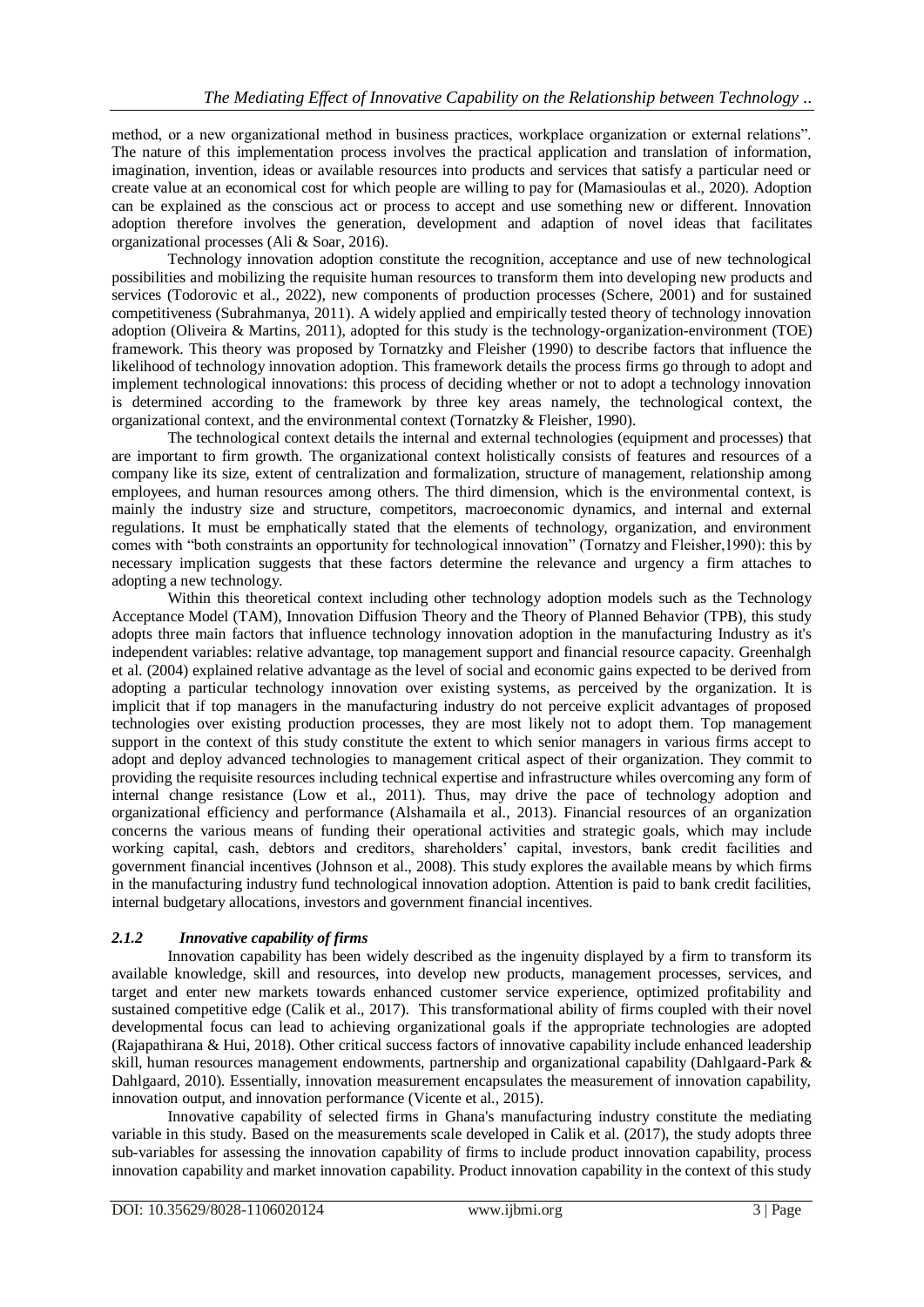is understood as a firm's ability to design and develop new products and services that have improved features, specifications, materials and functional components relative to existing ones (Atalay et al., 2013), and as well improves quality and customers experience (Ferrari & Rocca, 2010). Process innovation capability refers to a firm's ability to deploy novel and improved production methods that significantly implies using advanced techniques, equipment, tools and machines to ensure enhanced products quality and optimal production cost reduction (Obeng & Boachie, 2018; Expósito & Sanchis-Llopis, 2019). Market innovation capability is explained in the contest of this study as a firm's ability to deploy novel marketing mix strategies to successfully target new products to new market segments and penetrating existing markets using existing products for enhanced sales performance and customer satisfaction (Ganzer et al., 2017). These marketing innovation strategies is reflected in the firm's product differentiation, promotion, pricing and distribution efficiency (Yusheng & Ibrahim, 2019).

## *2.1.3 Firm performance*

Firm performance has been described as the inherent ability of a firm to effectively and efficiently allocate and use available resources to satisfy target customers and achieve organizational goals (Taouab & Issor, 2019). Firm performance is usually assessed in four main dimensions including innovative performance, production performance, market performance and financial performance (YuSheng & Masud, 2020). In this study, firm performance constitute the dependent variable and it is measured from the operational and financial perspectives.

#### **2.2. Relative advantage and innovative capability of firms**

Salah, Yusof, and Mohamed (2021), explored the determining factors of CRM adoption in Palestinian SMEs with firm size as a moderator. The study adopted a quantitative approach to examine the relationships between compatibility, IT infrastructure, complexity, relative advantage, security, top management support, customer pressure, and competitive pressure as the main variables of the study. They developed a questionnaire to collect data from 420 SMEs in Palestine. Partial least square structural equation modeling (PLS-SEM) is used to test the relationships and it was found that relative advantage significantly determines the innovative capability of firms. Previous studies have explored relative advantage and identified it as one of the main variables that cannot be overlooked in innovation adoption (Alshamalia, Papagianidis, and Lif, 2013; Frygell, Jonas Herdman, and Carlsson, 2017). As one of the main factors of the TOE and DOI frameworks, it has been variously reported to have a positive effect of innovation adoption (Chavitoshi, Tze, and Jee, 2015). A clear observation of these findings indicates that the relative advantage of one innovation over the other is a pivotal consideration in the adoption of any innovation hence influence the innovative capability of firms. Mairura (2016) examined relative advantage as a determinant of technology adoption among micro and small enterprises in Kenya's automobile industry. The overarching aim of the study is to identify which factors influence technology adoption among mechanics in the aforementioned industry. However, the study specifically looked at establishing the role of relative advantage in technology adoption. The researcher employed a binary logistics regression method for analysis on data entered into SPSS. Findings indicate that the adoption of various forms of innovation or technology is determined by the attitudes and perceptions of mechanics relative advantage of a particular innovation.

H1<sub>a</sub>: Relative advantage has a significant effect on the innovative capability of firms.

 $H1<sub>b</sub>$ : Relative advantage has a significant effect on the firm performance.

#### **2.3. Top management support and innovative capability of firms**

Innovation is very important for economic viability of organizations ranging from private to public. It must however be mentioned that innovation cannot be adopted in an organization without the support of top management as that is where all the strategies and decisions emanate. Hsuan et al., (2018) studied the relationship between openness of technology, top management support, and service innovation through a social innovation perspective. Data for their study was collected from 176 Taiwanese information technology (IT) firms: respondents were mainly IT managers. Data was analyzed using partial least square analysis. It was found that top management support enhances the relationship between openness of technology adoption and service innovation. Kraiczy, Hack, and Kellermanns (2015) explored the mediating role of firm innovativeness in the relationship between top management team innovation orientation and firm growth. These researchers focused on SMEs, which are generally considered highly innovative firms. They found that there is a full mediation of firm innovativeness in the relationship between top management team innovation orientation and firm growth. This indicates that there is a relationship between top management support and firm innovativeness. Innovations come with technology accompanied with massive number of resources: therefore, it is impossible to for there to be innovation adoption if top management support is not in place (Hossain et al., 2011). In fact, when innovations are adopted by firms without top management support, there is a high likelihood of failure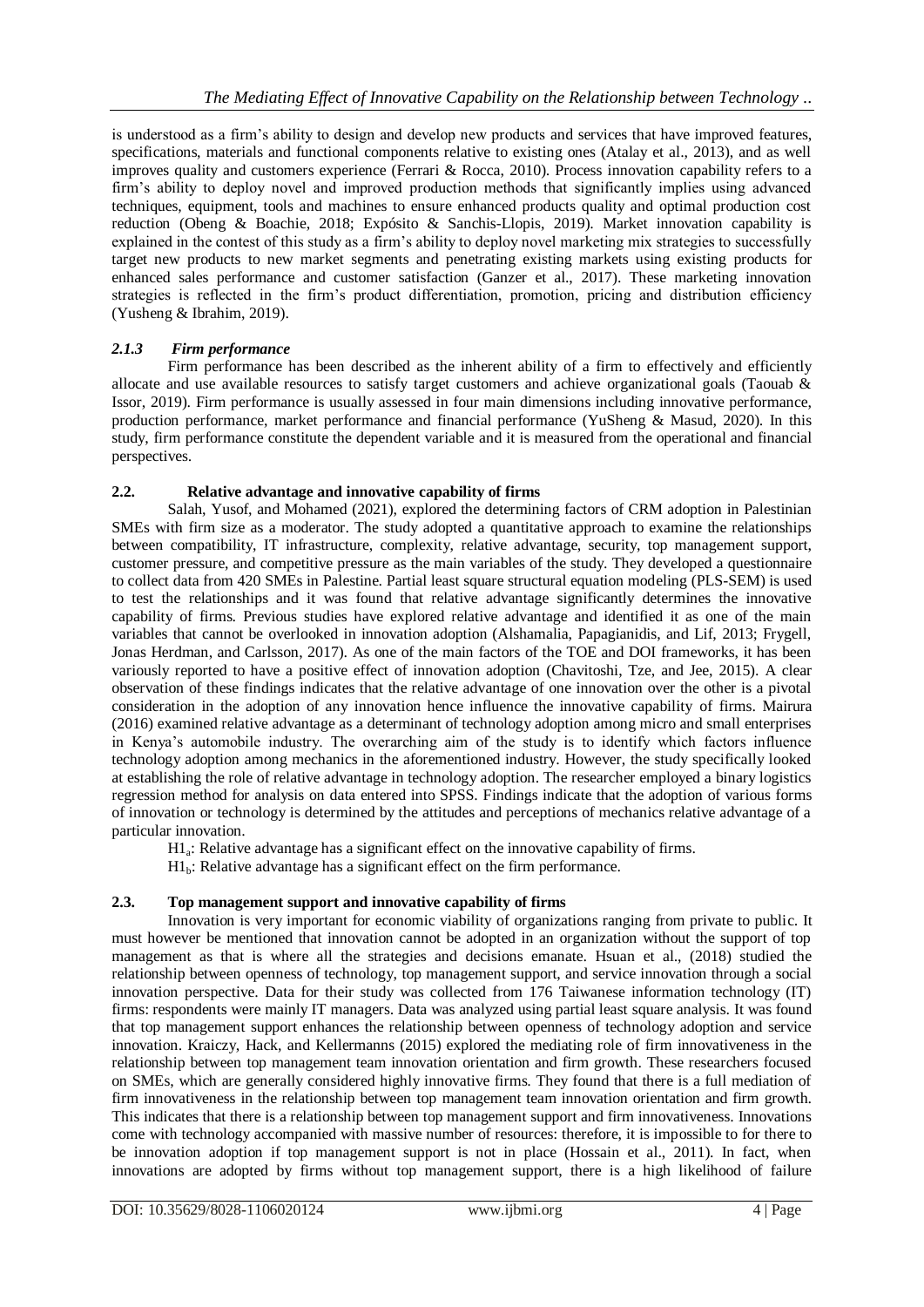stemming from poor technological resources. With top management support, the effect of lack of technology in innovation adoption is minimized and there is an increase in level of adoption. Based on this it is hypothesized that:

H<sub>2a</sub>: Top management support has a significant effect on innovative capability of firms.

H<sub>2b</sub>: Top management support has a significant effect on firm performance.

## **2.4. Financial resources and innovative capability of firms**

It is acclaimed in the literature that financial inclusion of a firm becomes possible when there is access to financial services or resources (Fungáčová, & Weill, 2015; Ozili, 2020). Moreso, the availability of financial resources hence financial inclusion in firms has been found to influence firm growth, modes of entry, and firm innovation (Chaivet and Jacolin, 2017; Lakuma et al., 2019; Vries, 2020). In a much older finding, Ayyagari et al. (2011) identified that having access to formal financial institutions has a positive influence of firm innovation of SMEs in emerging markets. It is further reiterated that, many firms in emerging markets do not have access to financial resources (Bellens, 2018) and this implies that these firms are unable to invest in new technologies and innovations. In essence, there is a limited ability to pursue new business avenues and roll out new innovations (Ullah, 2019). Aside from this situation, the fast pace of growth of emerging markets requires that innovative projects are implemented in a similar fashion. It is in this vein Arun and Kamath (2015) believed that having access to financial resources gives a firm the needed innovative capabilities to rise above its competitors especially in emerging markets. Leyva-De la Hiz, Ferron-Vilchez, and Aragon-Correa (2019) sort to find out whether or not slack resources influence the relationship between focused environmental innovations and financial performance with an understanding that "more is not always better". They analyzed a sample of 5845 longitudinal environmental patents from 75 companies who are considered the largest across the world in the electrical components and equipment industry. They found that a positive relationship between focused environmental innovation and firm performance but this is reduced by slack resources. This is an indication of a strong effect of financial resources on firm innovative capability hence the following hypothesis:

H3<sup>a</sup> : Financial resources has a significant positive influence on firm innovative capability.

H3<sub>b</sub>: Financial resources has a significant positive influence on firm performance.

## **2.5. The Mediating Role Innovative Capability of Firms**

### *2.5.1 Relative advantage and Performance of firms*

Hwang, Choi, and Shin (2019) examined the mediating role of innovation capability in the impact of entrepreneurial competencies on firm performance. They found that entrepreneurial competencies have indirect effects on competitive advantage of firms but it becomes stronger through organizational innovation capabilities. It is further stated that innovative capability is needed in organizations in in order to have advantage over competitors and sustain competitive advantage and performance. It has been widely acclaimed in research over the years that gaining competitive advantage and sustaining it hinges largely on technological innovation and organizational learning capabilities in order to improve firm performance ( Onağ, et al., 2014; Camisón & Villar-López, 2014). Hailekiros and Renyong (2016) however noticed a significant gap, which was the fact that technology innovation capability of firms could act as a mediator variable in many instances to lead to performance but this was not very much explored. Therefore, using a survey data from 243 SMEs in the Ethiopian manufacturing industry, they employed structural equation modeling and the principal component analysis to analyze the data. Their results indicates that technological innovation capability mediates the relationship between organizational learning capability and firm performance. Further, a direct and significantly positive effect of innovative capability on firm performance was found. In this context it can be said that for the right kind of innovation to be adopted by manufacturing firms in Ghana and consequently translate into superior performance, the must be a considerable level of innovative capability of firms. Therefore, it is hypothesized that:

H4<sub>a</sub>: Innovative capability mediates the relationship between relative advantage and performance of firms.

## *2.5.2 Top management support and Performance of firms*

Ferreira, Coelho, and Weersma (2019) studied the mediating roles of strategic orientation, innovation capabilities, and managerial capabilities in the relationship between exploration and exploitation, competitive advantage, and firm performance. To examine the relationship between the aforementioned variables, they adopted a dynamic capability perspective. Structural modelling was then used for hypothesis testing on data collected from 387 Portuguese SMEs. Results show a positive mediating effect of innovation capability and managerial capabilities in the relationship between strategic orientation and performance. Strategic orientation of firms has everything to do with its top management therefore these findings indicates that top management support has impacts on firm performance but the effect becomes stronger which innovative capability is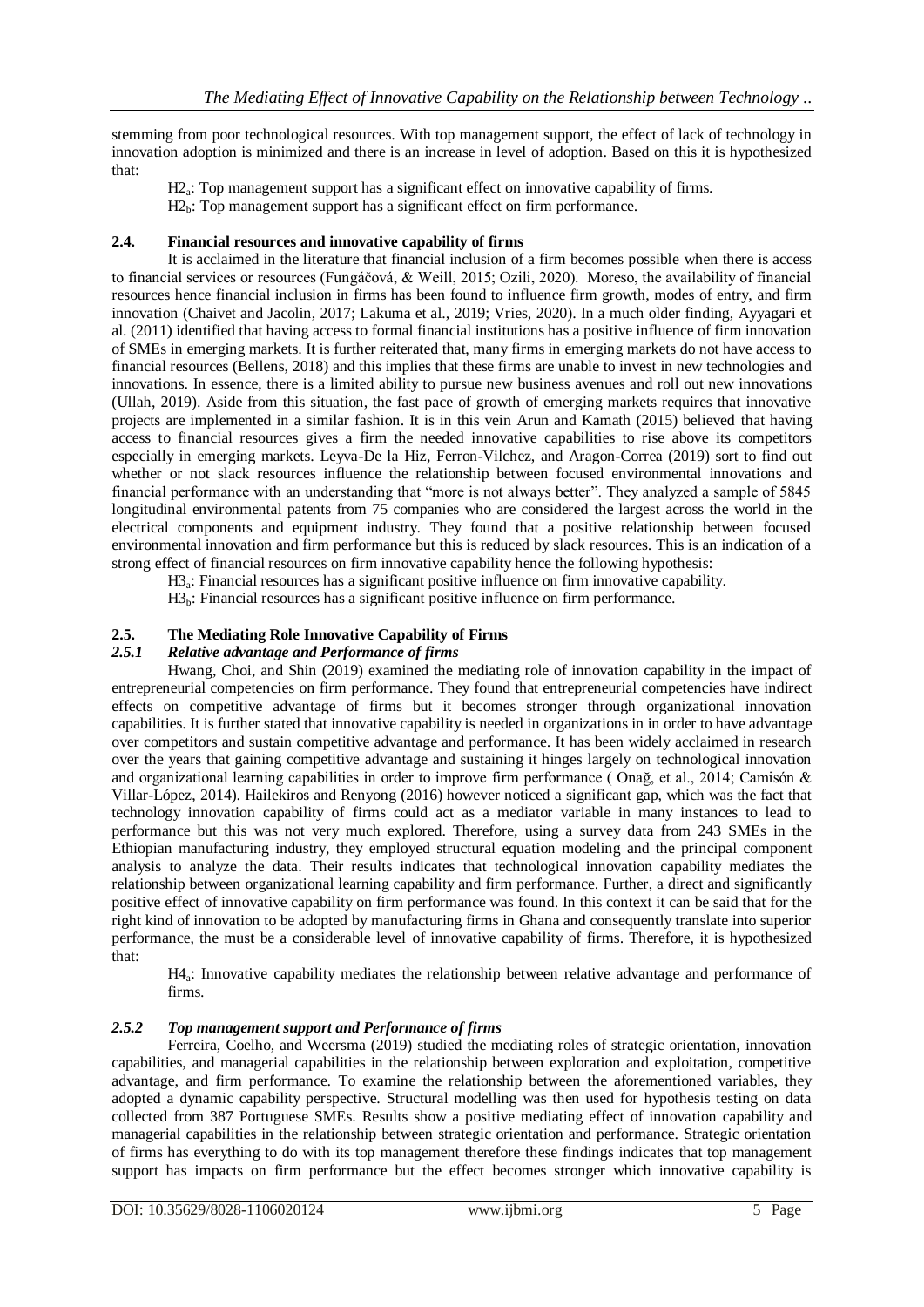introduced as a mediator. Kraiczy, Hack, and Kellermanns (2015) looked into the relationship between top management team innovation orientation and firm growth through firm innovativeness. Their findings indicate a full mediation effect of innovativeness in the relationship between top management innovation orientation and organizational growth.

Mostafiz et al., (2021) conducted a study to test the mediating role of innovative capability in the relationship between dynamic managerial capability and performance of export manufacturing companies. Based on the dynamic capability theory, they tested hypothesis from data collected from 336 clothing export manufacturers in Bangladesh. A clear mediating effect of innovation capability on the relationship between dynamic managerial capabilities and performance was found. Based on this, an intellectual guess is made that:

H4<sub>b</sub>: Innovative capability mediates the relationship between top management support and performance of firms

#### *2.5.3 Financial resources and Performance of firms*

Gunday et al., (2011) focused on the effects of various types of innovation on various aspects of firm performance including financial, innovative, and market performance. Relying on empirical data from 184 Turkish manufacturing firms, they tested the relationships between innovation and firm performance amid financial resources. Results intimates positive effects of innovation on firm performance while financial capital is present. Kijkasiwat and Phuensane (2020) sought to find out whether or not product and process innovation in organizational performance is affected by financial capital in any way. The partial least square structural equation modeling method is used and it was found that financial capital not only moderates but also mediates the impact of innovation on firm performance. By implication, financial resources cannot have a full impact on firm performance unless innovative capability of the firm is at a considerably high level.

Hussain and Waheed (2019) applied the resource-based view to the relationship between strategic resources and firm performance firms listed in the personal goods sector of Pakistan Stock Bourse, for the period of 2005 to 2014. Results from this study shows that intellectual capital significantly affects operating and financial performance of organizations. In addition, financial resources have a significant positive effect on firm performance. However, in terms of innovation adoption, organizations must have the capability of selecting the right innovation (innovation capability) to adopt otherwise financial resources may not have the needed effect on firm performance.

H4<sub>c</sub>: Innovative capability mediates the relationship between financial resources and firm performance.

#### **2.6. Innovative capability and Performance of firms**

Yu Sheng and Ibrahim (2020) explored the effects of innovation adoption on performance in Ghanaian banks. A total of 450 bank workers and customers in the Kumasi metropolitan area were interviewed. Exploratory factor analysis and structural equation modelling were employed for data analysis through SmartPLS and SPSS. They found a direct positive relationship between innovation dimensions (organizational, product, and marketing) and bank performance. Yuan et al., (2016) tested the effects of innovation capability and marketing capability on firm performance in China and Korea. With the institutional theory and the strategic fit paradigm as theoretical foundations on 385 Chinese and 280 Korean firms, it was found that innovative capability has a positive impact on firm performance in both the Chinese and Korean markets. Hoang and Ncog (2019) aimed to examine the determinants of the innovative ability of firms and how they impact firm performance among Vietnamese electronic companies. To deal with this research objective, they employed the partial least square structural equation modeling (PLS-SEM) to test relationships. With data analyzed from 374 firms, institution factors, marketing leadership attitude, technology, and combination factors are identified as the driving factors of innovation capability of firms. All these factors are further revealed to have positive effects on financial performance of firms which translates into overall growth. Noordin and Mohtar (2013) studied the role of Innovation Capability in determining firm performance and found it to increase economic value and profit hence firm performance.

H5: Innovative capability has a significant positive effect on firm performance

#### **III. Methods and Materials**

#### **3.1. Study Population, Sampling and Data Sources**

The study targeted top managers in various manufacturing companies in Ghana because the researcher is interested in the role of innovative capability in technology innovation adoption and firm performance in the manufacturing industry of Ghana. From this population, the purposive sampling technique was used to sample top management and leadership of the various manufacturing companies. Data was collected from respondents on all the variables mentioned above to enable rigorous analysis. The sample size was determined using the following formula. Based on a report by commonwealth of nations (2020), Ghana had 25,000 manufacturing companies. It is further elucidated in the report that 80% (20,000) of these companies are small sized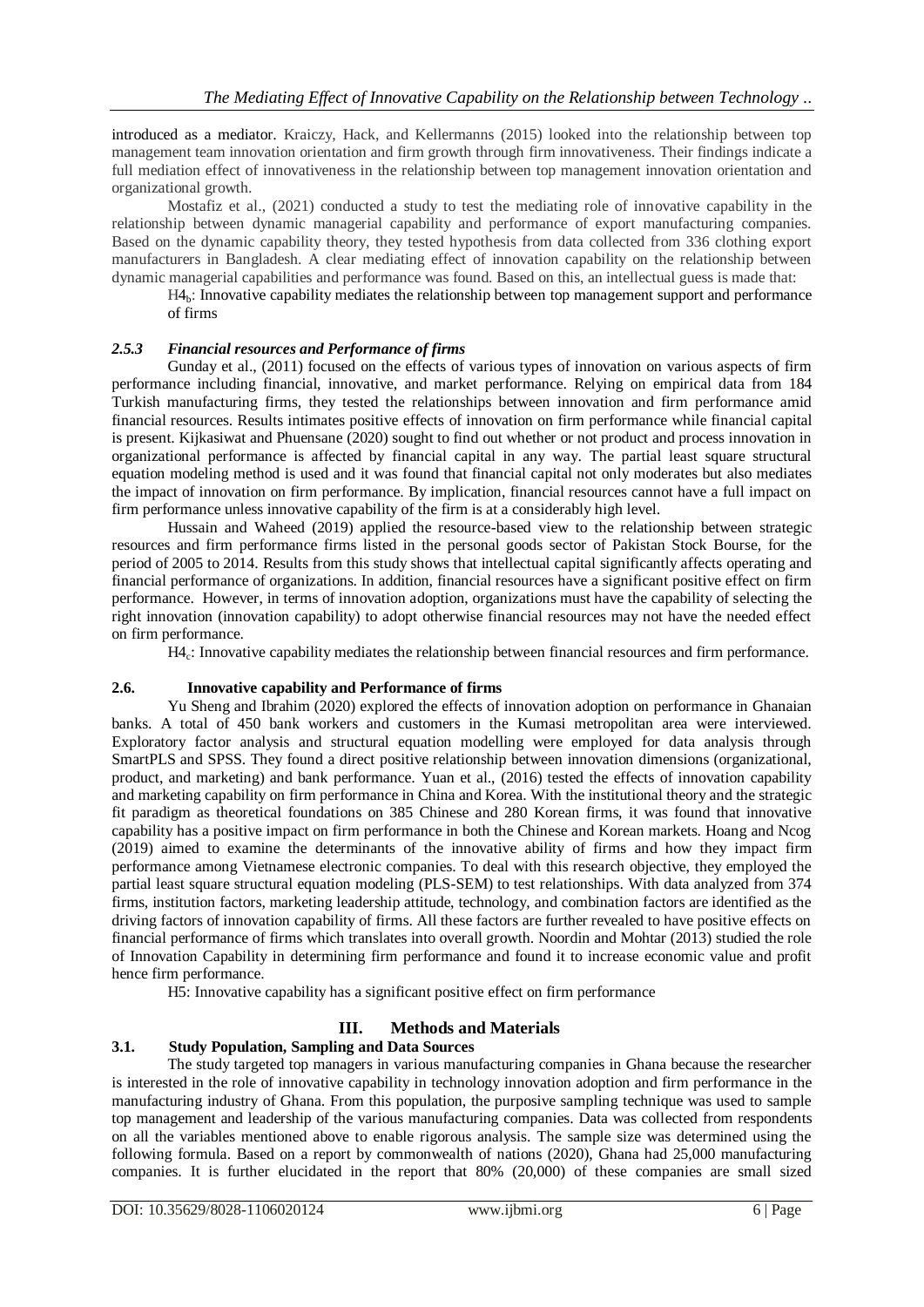organizations. For the purpose of generalizability of findings, this study focuses on the remaining 20% (5000) firms who are operating on a large scale. The derived sample size for the study is calculated using the proposed model of Vaardini (2016) as shown below;

$$
SS = \frac{\frac{Z^2 \times P (1 - P)}{e^2}}{1 + (\frac{Z^2 \times P (1 - P)}{e^2 N})}
$$

*Where SS = Sample size;*

*Z = the statistical value for the confidence level used example (2.575, 1.96, and 1.645, for 99%, 95%, and 90% confidence levels, respectively);* 

*P = Value of the population proportion which is being estimated; usually 50% (0.50)*

*e = margin of sampling error (estimated as 0. 05).*

*N = Size of population*

The sample size therefore calculated at a 95% confidence level with 1.96  $Z_{score}$  as shown in the solution below;

$$
SS = \frac{\frac{1.96^2 \times 0.5 (1 - 0.5)}{0.05^2}}{1 + (\frac{1.96^2 \times 0.5 (1 - 0.5)}{0.05^2 (5,000)})} = \frac{384.16}{1.076832} = 356.75 \approx 357 \,\text{participants}
$$

#### **3.2. Data Collection Instrument and Measurement of Constructs**

Data collection procedures for this study followed ethical research survey practices. During each session with research participants, the purpose of the study was explained as purely for academic purposes. In addition, the processes of anonymizing data and ensuring confidentiality were clearly discussed. Finally, participants indicated their concern to take part in the survey by completing a consent form submitted to them, right after which the survey got started. The main tool for data collection in this study is a structured questionnaire, which was distributed to top managers in selected manufacturing firms. The questionnaire comprise of four sections: demographic information (section A), technology innovation adoption, innovation capability and firm performance. Sections B, C and D constitute the main construct items for the study variables, which were all answered on a 5-point Likert scale ranging from strongly disagree (1) to strongly agree (5). Constructs variables were constructed and operationalized as measured in existing literature and described as follows (appendix A).

#### *Relative advantage*

Relative advantage in this study was measured using the constructs applied in Oliveira et al. (2014), Alshamaila et al. (2013), Gutierrez et al. (2015) and Abdekhoda et al. (2019). It consist of four (4) construct items, which include "adopting technology innovations improves job performance and productivity"

#### *Top management support*

Top management support in this study is measured with construct items adapted from Oliveira et al. (2014), Alshamaila et al. (2013), Gutierrez et al. (2015) and Abdekhoda et al. (2019). It consist of four (4) construct items, which include "Management provide the requisite resources for technology innovation adoption"

#### *Financial Resources*

Financial resources in this study is measured with construct items adapted from Johnson et al. (2008). It consist of four (4) construct items, which include "Internal budgetary allocations are adequate to fund technology innovation adoption".

#### *Innovative Capability*

Innovative capability in this study is measured with construct items adapted from **(**Calik et al., 2017). It consist of fourteen (14) construct items, which is sub categorized into five (5) items for product innovation, four (4) items for process innovation and five (5) items for market innovation. Example of construct item include "We enhance the range of our products and services with not previously released products and services".

#### *Firm performance*

Firm performance in this study is measured with construct items adapted from (Azubuike, 2013). It consist of eight (8) items, which include four items each for financial and operational performance of firms as compared to their competitors over the last four years. Example of construct item include "production cost efficiency" and "return on sales".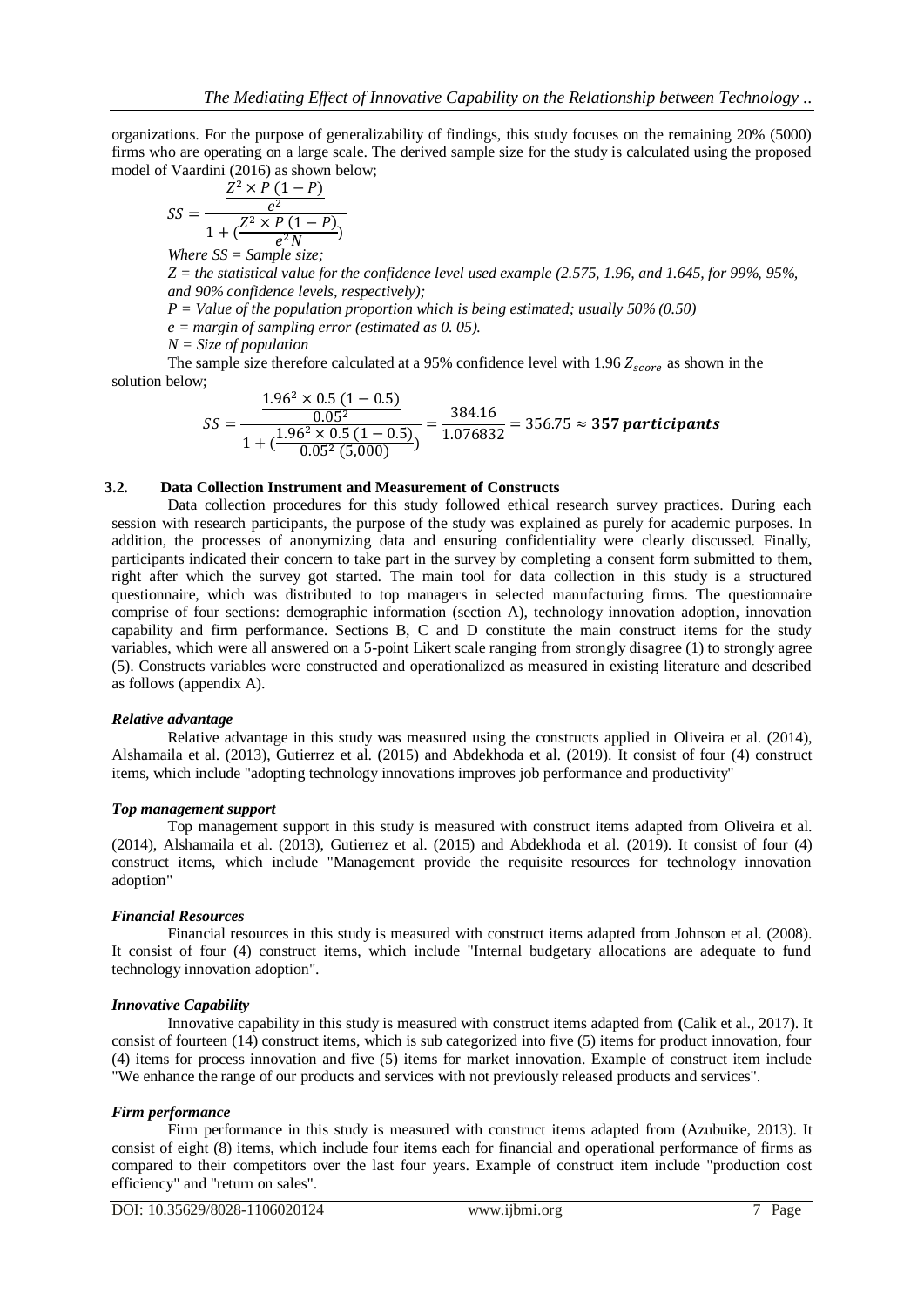## **3.3. Formulation of the mediation model**

The mediation model (figure 1) and its parameters applied in this study is formulated as shown in the equations below.

$$
IC = i_{IC} + a1RA \dots \dots \dots \dots \dots equ (1)
$$
  
\n
$$
IC = i_{IC} + a2TMS \dots \dots \dots \dots \dots equ (2)
$$
  
\n
$$
IC = i_{IC} + a3FR \dots \dots \dots \dots \dots equ (3)
$$
  
\n
$$
FP = i_{FP} + c'RA + b_1IC + c'TMS + b_2IC + c'FR + b_3IC \dots \dots \dots equ (4)
$$

Where,





**Figure 1: Conceptual Model of the Study**

#### **3.4. Data analysis methods**

The data collected in this study is analyzed using the Statistical Package for Social Sciences (SPSS) Software version 22. The responses of participants were screened for errors before coding and analyzing them statistically. The Hayes Process Macro functionality of SPSS version 4 coupled with the bootstrap inference method with 5000 bootstrap samples were applied to test the formulated mediation model. In addition, the proposed hypothesis of the study were also tested using multiple regression analysis, factor analysis, correlation coefficient analysis, confidence interval analysis and assessment of *p-value*. Moreover, descriptive statistical analysis was used to analyze the demographic data, educational attainment and the departments of participants. The manufacturing sector in which selected firms were classified was also analyzed in this regard.

## **IV. Results and Findings of the Study**

#### **4.1. Characteristics of study participants and survey response rate**

For this study, 357 questionnaires were distributed to participants. After the survey was completed and response screened, 325 questionnaires representing 91.04% were considered as complete response to all items, which were then further included in the data analysis. Essentially, 10 of the questionnaires were not returned and the remaining 22 questionnaires were either not completely answered or had errors. As reflected in the data of this study, top managers who took part in this survey are dominantly males, mostly young adults within the age of 31 to 50 years and about 70% of them have attained a bachelor and master's degree educational qualification in management and manufacturing operations (table I).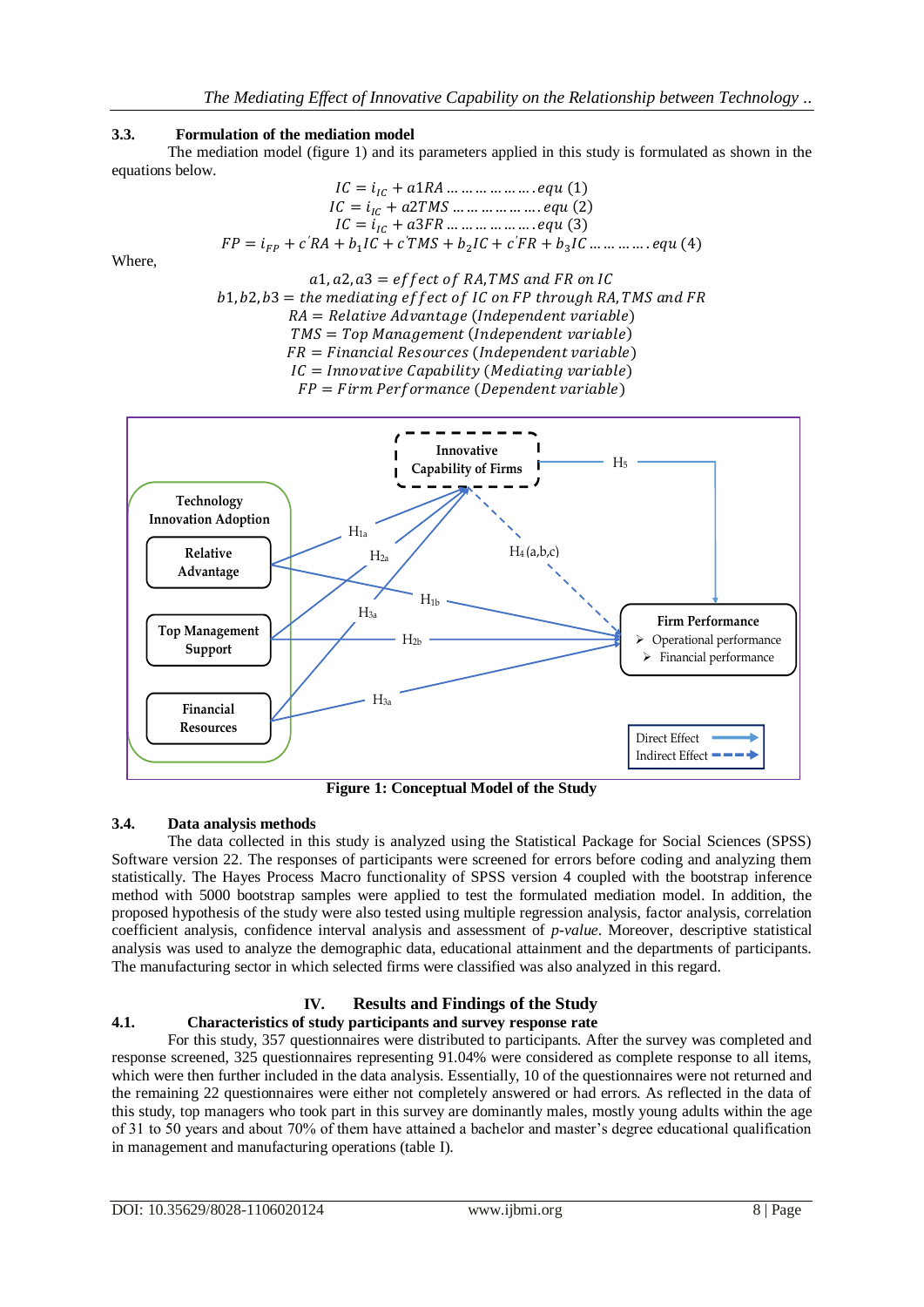|                                              | Table I: Characteristics of study participants |            |
|----------------------------------------------|------------------------------------------------|------------|
| <b>Variable</b>                              | <b>Frequency</b>                               | Percentage |
| Age range of respondents                     |                                                |            |
| $15 - 30$                                    | 50                                             | 15.4       |
| $31 - 50$                                    | 196                                            | 60.3       |
| 51 and above                                 | 79                                             | 24.3       |
| Gender distribution of respondents           |                                                |            |
| Male                                         | 224                                            | 68.9       |
| Female                                       | 101                                            | 31.1       |
| <b>Academic qualification of Respondents</b> |                                                |            |
| Vocational & Technical Skills                | 30                                             | 9.2        |
| High School Certificate                      | $\mathbf{1}$                                   | 0.3        |
| Bachelor's degree                            | 49                                             | 15.1       |
| Master degree                                | 177                                            | 54.5       |
| PhD                                          | 68                                             | 20.9       |
| <b>Department of Officers</b>                |                                                |            |
| Production                                   | 118                                            | 36.3       |
| Marketing and Sales                          | 19                                             | 5.8        |
| Transport                                    | 44                                             | 13.5       |
| Warehousing                                  | 65                                             | 20         |
| <b>Information Technology</b>                | 79                                             | 24.3       |
| <b>Manufacturing Sector Classification</b>   |                                                |            |
| Agro processing                              | 71                                             | 21.8       |
| Mining                                       | 44                                             | 13.5       |
| Oil and Gas Exploration and Production       | 15                                             | 4.6        |
| Petroleum Refining                           | 34                                             | 10.5       |
| Food and Beverage                            | 77                                             | 23.7       |
| Pharmaceutical                               | 84                                             | 25.8       |

## **4.2. Reliability and validity assessment**

## **4.2.1. Convergent validity and reliability**

As widely acclaimed in previous empirical research studies, the Cronbach's alpha (CA), Composite Reliability (CR) and Average Value Extracted (AVE) scores were deployed to examine the convergent reliability and validity of the statistical associations between variables of the mediation model formulated in this study (Ahmed & Omar, 2019). The results indicate that the construct variables formulated have strong convergent validity and reliability, thus statistically rigorous. As shown in table II, Cronbach's alpha and composite reliability values of all constructs exceed 0.70, with the least score of 0.9.6 for CA and approximately 0.76 for CR. This indicates a high internal consistency of construct items. In addition, the average variance extracted values for four (4) out of five (5) constructs exceed 0.50, with only relative advantage (RA) construct scoring 0.441. This indicate that a majority of construct items influence the internal variance of items rather than errors in variables.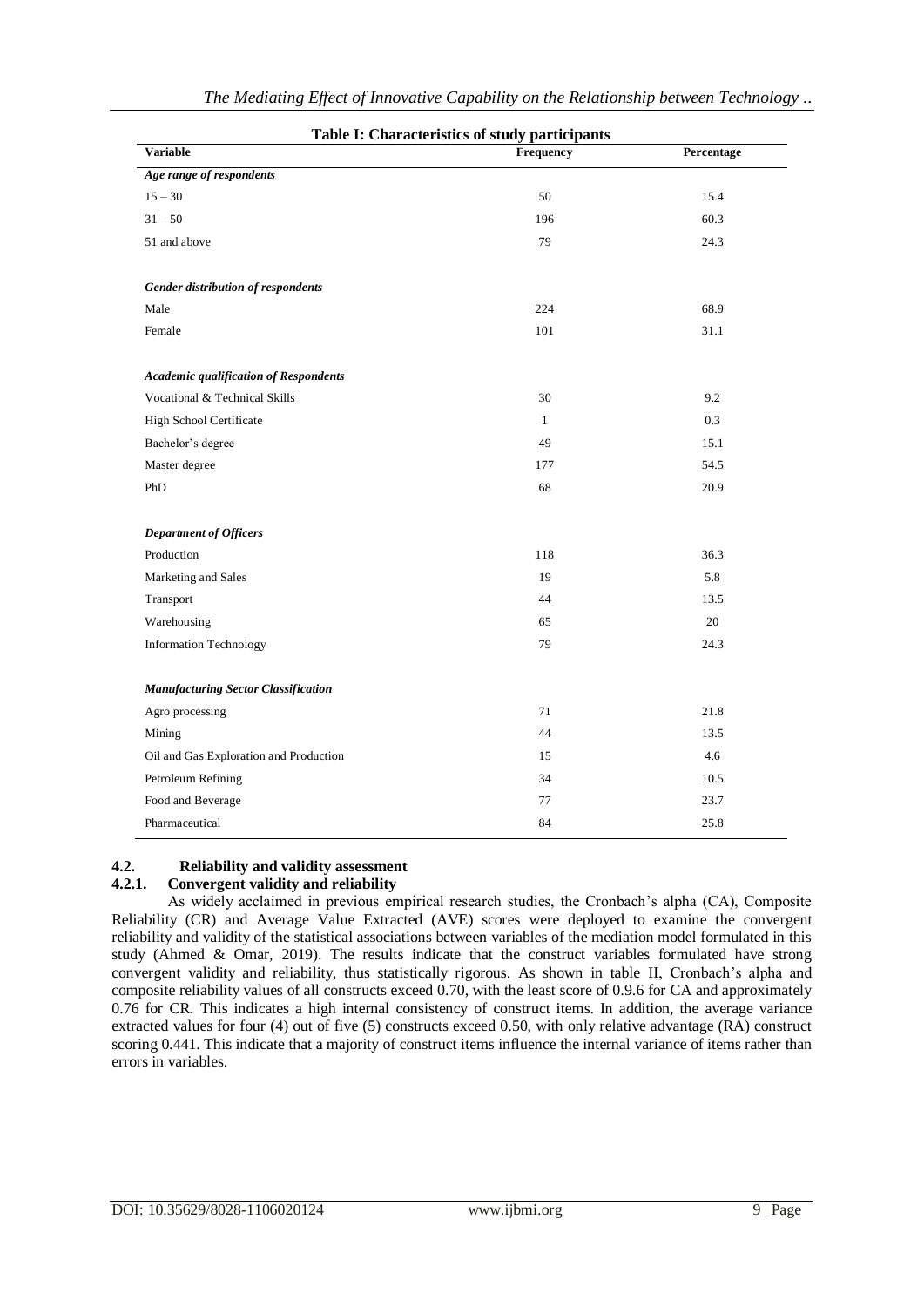|                | Table II: Convergent validity result of the study |       |           |            |  |  |  |  |
|----------------|---------------------------------------------------|-------|-----------|------------|--|--|--|--|
| NO.            | <b>VARIABLES</b>                                  | CА    | <b>CR</b> | <b>AVE</b> |  |  |  |  |
|                | RA                                                | 0.951 | 0.759     | 0.441      |  |  |  |  |
| $\overline{c}$ | <b>TMS</b>                                        | 0.961 | 0.888     | 0.667      |  |  |  |  |
| 3              | FR                                                | 0.906 | 0.801     | 0.505      |  |  |  |  |
| 4              | IC                                                | 0.980 | 0.896     | 0.896      |  |  |  |  |
|                | FP                                                | 0.974 | 0.905     | 0.547      |  |  |  |  |

*Label: RA Relative advantage, TMS = Top management support, FR = Financial resources, IC = Innovative capability, FP= Firm performance.*

#### **4.2.2. Discriminant validity**

Furthermore, the discriminant validity of constructs used in this study is assessed using the Fornell-Larcker test and the Heterotrait-Monotrait (HTMT) ratio test, which mainly examines the distinctiveness of each variable construct. As shown in table III, Fornell-Larcker test results indicate that only one (1) out of five (5) constructs meet the criterion that the square root of the average variance extracted value loads highest on its associated correlation with other constructs (Fornell and Larcker, 1981). This reflects a weakly established discriminant validity.

| <b>Table III: Fornell-Larcker Test</b> |          |            |           |        |       |  |  |
|----------------------------------------|----------|------------|-----------|--------|-------|--|--|
|                                        | RA       | <b>TMS</b> | <b>FR</b> | IC     | FP    |  |  |
| RA                                     | 0.664    |            |           |        |       |  |  |
| <b>TMS</b>                             | $.787**$ | 0.817      |           |        |       |  |  |
| <b>FR</b>                              | $.697**$ | $.763**$   | 0.711     |        |       |  |  |
| IC                                     | $.790**$ | $.702**$   | $.775***$ | 0.620  |       |  |  |
| FP                                     | $.717**$ | $.662**$   | $.760**$  | .889** | 0.739 |  |  |

*Label: \*\*: p < 0.001; \*: p < 0.05. RA = Relative advantage, TMS = Top management support, FR = Financial resources, IC = Innovative capability, FP= Firm performance.*

This therefore calls for a further stringent assessment of discriminant validity using the HTMT ratio test. The results show that the value of each construct variable range between 0 and 1 (Henseler *et al*., 2015), thus indicating a well-established discriminant validity of the construct model that is reliable for further analysis (table IV).

|            | <b>Table IV: Fornell-Larcker Test</b> |            |       |       |           |  |  |  |
|------------|---------------------------------------|------------|-------|-------|-----------|--|--|--|
|            | RA                                    | <b>TMS</b> | FR    | IC    | <b>FP</b> |  |  |  |
| RA         |                                       |            |       |       |           |  |  |  |
| <b>TMS</b> | 0.865                                 |            |       |       |           |  |  |  |
| <b>FR</b>  | 0.774                                 | 0.819      |       |       |           |  |  |  |
| IC         | 0.842                                 | 0.859      | 0.778 |       |           |  |  |  |
| FP         | 0.808                                 | 0.802      | 0.765 | 0.968 |           |  |  |  |

*Label: RA = Relative advantage, TMS = Top management support, FR = Financial resources, IC = Innovative capability, FP= Firm performance.*

#### **4.2.3. Multicollinearity assessment**

In another assessment of the fitness of the construct measures used in this study, the multicollinearity test is conducted to assess the level of correlation explained by predictor variables on the dependent in this study. As reflected in the variance inflation factor (VIF) values, RA, TMS, FR and IC have VIF values of 2.656,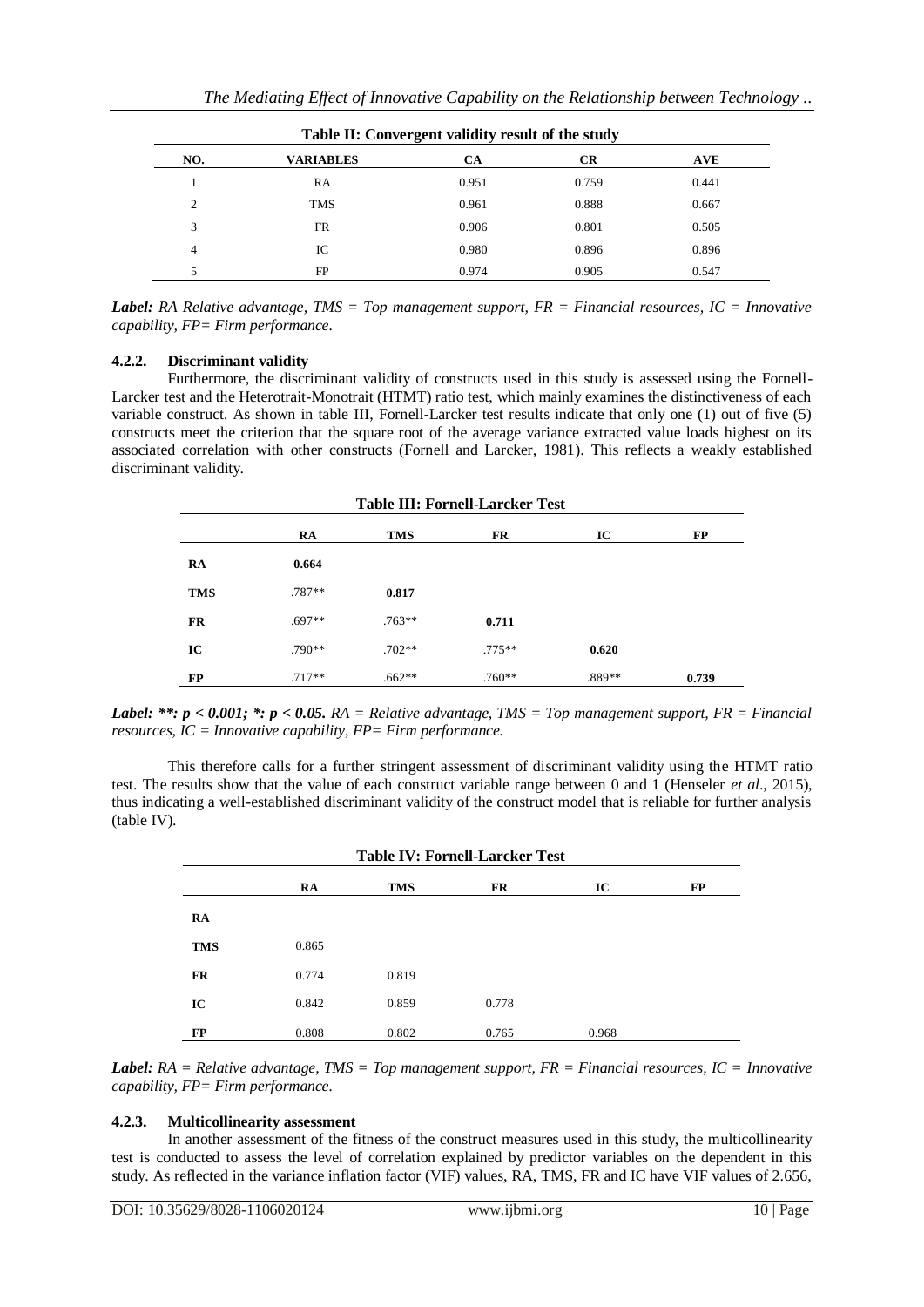1.971, 2.508, and 2.508 respectively. Therefore, there are no multicollinearity issues in the data according to the proposed thresholds of 5 or a maximum of 10 (Aiken *et al*., 1991).

### **4.3. Hypothesis test results (Direct Effects)**

In this sub section, results on the direct effects of the various independent variables namely relative advantage (RA), top management support (TMS), and financial resources (FS) on innovative capability (IC) of manufacturing firms in Ghana. According to hypothesis testing results as seen in table V and figure 2, H1a, which states that, relative advantage has a significant effect on innovative capability of firms, is supported. The decision to support the hypothesis is based on ( $\beta$  = 0.652, t-value = 24.748, p-value = 0.000). It is also worthy of mention that a unit increase in relative advantage results in 62.3% variance ( $R^2 = 0.623$ ) in the innovative capability (IC) of manufacturing firms. Also, with an effect size of 0.034 and upper and lower-level confidence interval levels being -0.38 and 0.106 respectively, the direct effect of relative advantage on firm performance in the face of the mediator (innovative capability) is considered insignificant as zero falls between the upper and lower boundaries: therefore,  $H1<sub>b</sub>$  is not supported. Hypothesis two (H2a) tested the effect of top management support on innovative capability of firms. The results ( $\beta$  = 0.507, t-value = 15.685, p-value = 0.000) shows that, top management support has a significant impact on innovative capability of firms hence it is supported. Also, the  $R^2$  value of 0.493 indicates that a unit increase in top management support explains 49.3% variance in innovative capability. The effect size of top management support on innovative capability of firms is 0.56 and upper and lower boundary scores of  $0.006$  and  $0.106$  respectively,  $H2<sub>b</sub>$ , which states that top management support has a significant effect on firm performance, is supported. H3a states that financial resources (FR) have a significant impact on innovative capability (IC) of firms: results confirm this significant effect ( $\beta = 0.691$ , tvalue  $= 26.064$ , p-value  $= 0.000$ ) and therefore the hypothesis is supported. An increase in financial resources was also found to explain 60.1% variance in innovative capability of firms. The direct effect size of 0.162 and upper and lower-level interval confidence levels of 0.96 and 0.229 respectively: based on this it is confirmed that financial resources have a significant effect on firm performance and therefore  $H3<sub>b</sub>$  is supported. H5 also tested the direct effect of innovative capability (IC) on firm performance (FP) which is the outcome variable of this study. Results of this hypothesis ( $\beta = 0.906$ , t-value = 34.803, p-value = 0.000) shows that innovative capability actually has a significant effect on firm performance and therefore this hypothesis is supported. Also, the extent of change in firm performance through the effect of innovative capability is 78.9 % ( $\mathbb{R}^2 = 0.789$ ): the upper and lower bound interval limits are 0.854 and 0.957 respectively confirming the significance of the relationship between innovative capability and firm performance.

| Label           | <b>Hypothesis Statement</b> | ß     | $R^2$ | $p$ - value | <b>Decision</b> |
|-----------------|-----------------------------|-------|-------|-------------|-----------------|
| $H1_a$          | $RA \rightarrow IC$         | 0.652 | 0.623 | 0.000       | Supported       |
| H1 <sub>b</sub> | $RA \rightarrow FP$         | 0.340 | 0.790 | 0.000       | Not Supported   |
| $H2_a$          | $TMS \rightarrow IC$        | 0.507 | 0.493 | 0.000       | Supported       |
| H2 <sub>b</sub> | $TMS \rightarrow FP$        | 0.560 | 0.792 | 0.28        | Supported       |
| H3 <sub>a</sub> | $FR \rightarrow IC$         | 0.691 | 0.601 | 0.000       | Supported       |
| H3 <sub>h</sub> | $FR \rightarrow FP$         | 0.162 | 0.802 | 0.000       | Supported       |
| H <sub>5</sub>  | $IC \rightarrow FP$         | 0.906 | 0.789 | 0.000       | Supported       |

**Table V: Hypothesis Test results for Direct Effects**

*Label: RA = Relative advantage, TMS = Top management support, FR = Financial resources, IC = Innovative capability, FP= Firm performance.*

#### **4.4. The Mediating role of innovative capability (Indirect Effects)**

The main objective of this study is to assess the mediating role of innovative capability (IC) on the relationship between technology innovation adoption and firm performance as stated in hypothesis (H4a, H4<sub>b</sub> and H4c). Table VI shows the result summary of the mediation analysis. As proposed that IC significantly mediates the relation between RA and FP, the results revealed that IC has significant indirect effect on the relationship between RA and FP. In that, zero (0) does not fall within the lower and upper limits of the confidence interval (0.496 and 0.648) as well as an effect size of  $(\beta = 0.569)$ , where IC accounts for 94.36% of the total effect of RA on FP (0.603) as shown in the process-macro result output. Moreover, IC fully mediates RA and FP since the direct effect of RA on FP in the presence of the mediator is not significant ( $p = 0.352$ ). Finally, it is also observed that the mediating effect of IC between RA and FP is complementary as the direct and indirect effects of RA through IC to FP is a positive integer.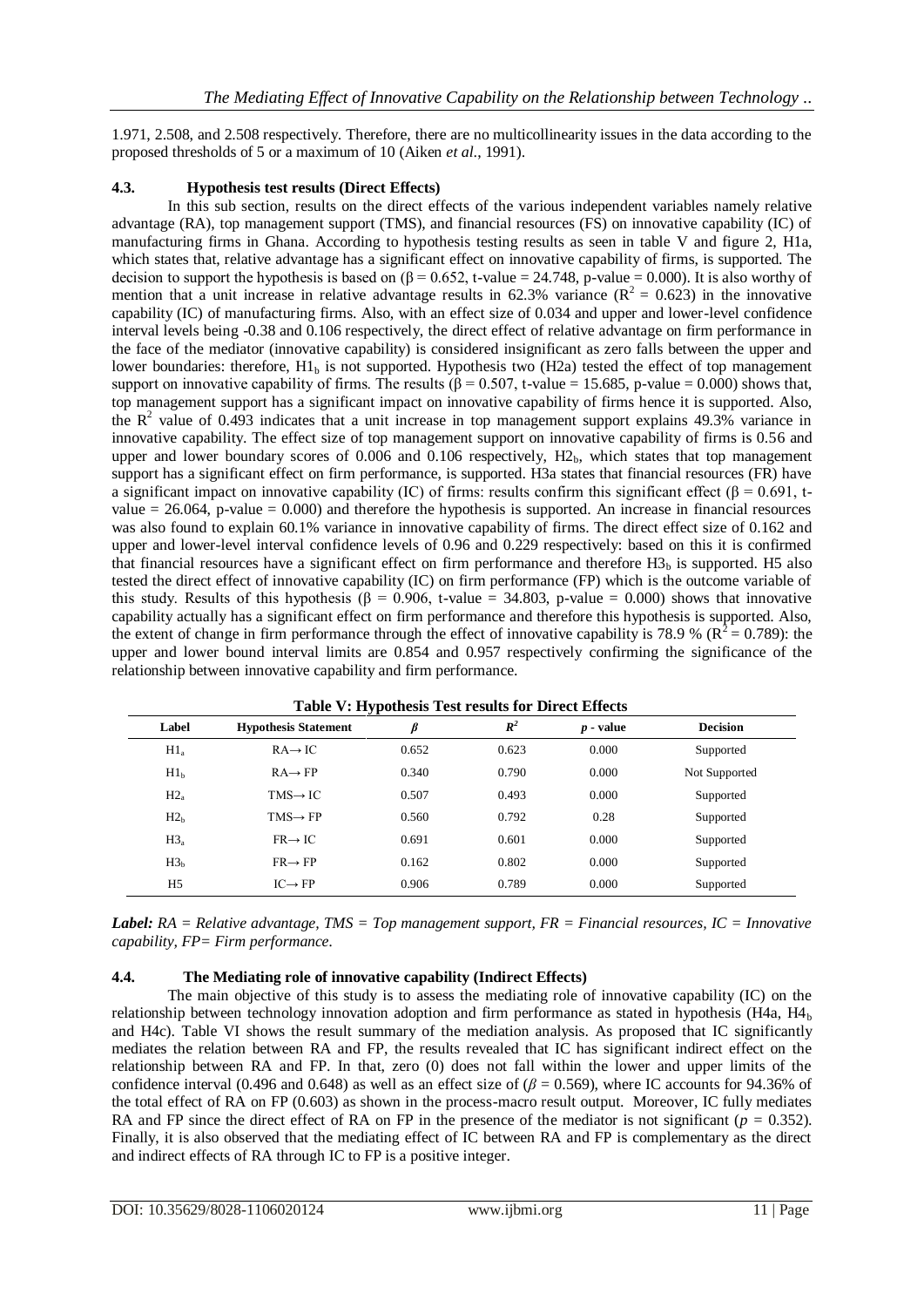The study further assessed the mediating role of IC in the relationship between top management support (TMS) and FP. The results revealed that IC has significant indirect effect on the relationship between TMS and FP. In that, zero (0) does not fall within the lower and upper limits of the confidence interval (0.367 and 0.501) as well as an effect size of  $(\beta = 0.431)$ , where IC accounts for 88.32% of the total effect of TMS on FP (0.488). Moreover, IC partially mediates TMS and FP since the direct effect of TMS on FP in the presence of the mediator is also significant. Finally, the mediating effect of IC in TMS and FP is complementary as the direct and indirect effects of TMS through IC to FP is a positive integer.

Finally, the study sought to test whether IC mediates the relationship between FR and FP. The results revealed that IC has significant indirect effect on the relationship between FR and FP. It is seen that zero (0) does not fall within the lower and upper limits of the confidence interval (0.468 and 0.595), with an effect size of (*β* = 0.529), where IC accounts for 76.56% of the total effect of FR on FP (0.691). Moreover, IC partially mediates FR and FP since the direct effect of FR on FP is also significant. Consequently, the mediating effect of IC in TMS and FP is deemed complementary, as the direct and indirect effects of FR through IC to FP is a positive integer.

| Label            | <b>Hypothesis Statement</b>          | $Effect(\beta)$ | <b>Boot</b> (SE) | <b>Boot</b> (LLCI) | <b>Boot</b><br>(ULCI) | <b>Decision</b> |
|------------------|--------------------------------------|-----------------|------------------|--------------------|-----------------------|-----------------|
| H <sub>4</sub> a | $RA \rightarrow IC \rightarrow FP$   | 0.569           | 0.038            | 0.496              | 0.648                 | Supported       |
| H4b              | $TMS \rightarrow I C \rightarrow FP$ | 0.431           | 0.034            | 0.367              | 0.501                 | Supported       |
| H <sub>4c</sub>  | $FR \rightarrow IC \rightarrow FP$   | 0.529           | 0.032            | 0.468              | 0.595                 | Supported       |

**Table VI: Mediation Analysis Results**



**Figure 2: Structural Model of the Study**

## **4.5. Discussion of Findings**

The analysis of this study is based on data collected from 325 purposively selected managers from various departments of the major Ghanaian manufacturing companies used in this study. These managers have different levels of education ranging from a bachelor's degree to a doctorate degree. A questionnaire was designed to collect data on relative advantage, top management support, and financial resources that are technological innovation adoption factors in order to examine the relationships that exist between these variables and firm performance and how these relationships are mediated by innovative capability of manufacturing firms in Ghana. With this aim, various hypotheses are developed and tested and results presented above.

Throughout the literature, relative advantage is reported as a key factor in the TOE framework that greatly supports the adoption of innovation and this is confirmed in the current study as relative advantage is found to have a significant effect on innovative capability of manufacturing firms in Ghana. The findings of this hypothesis indicates that if manufacturing firms in Ghana perceive an innovation as giving them relative advantage and are able to identify the right kind of innovation to adopt, their innovative capability is mostly likely to increase. This finding is in tandem with those of (Salah, Yusof, and Mohamed, 2021; Carlsson, 2017)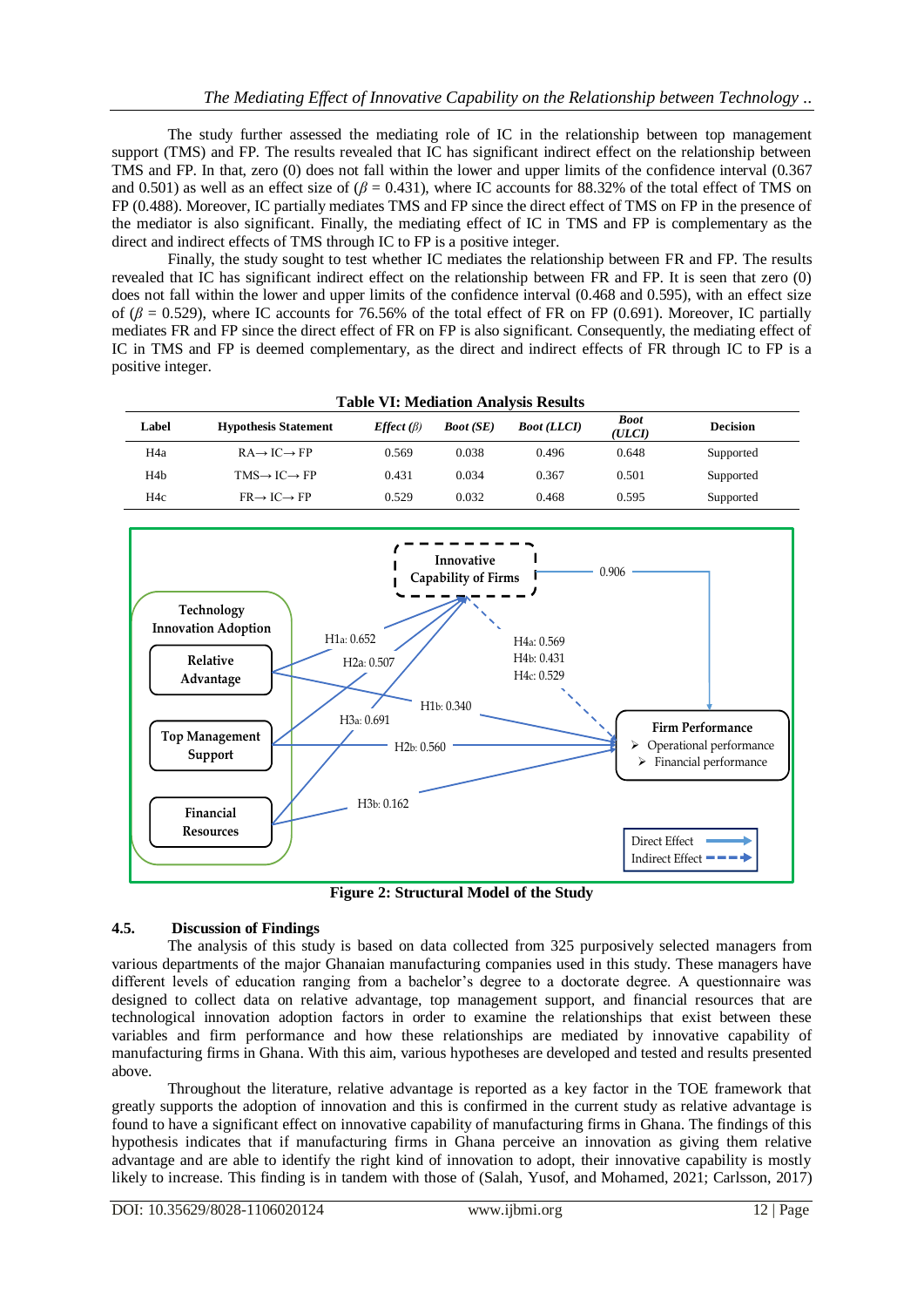who also found significant impacts of relative advantage on firm innovative capability. In fact, Mairura (2016) insisted that it is only when there is relative advantage of an innovation that the innovation can be eventually adopted to boost performance.

H2a and  $H2<sub>b</sub>$  proposed a significant impact of top management support on innovative capability of firms translating into firm performance and findings scientifically proved this position right as it is seen that an increase in top management support in Ghana's manufacturing industry increases firm innovative capability by 49.3%. The findings of this study are congruent with the work of Hsuan et al., (2018) who also intimated that top management support enhances openness of technology adoption and service innovation. By necessary implication, when top management is exposed to the important role of innovation in organizational performance and give the necessary support for technology to be adopted, the innovative capability of the manufacturing company is boosted. This is why Kraiczy, Hack, and Kellermanns (2015) emphasized that in contemporary business, an innovative-sensitive sensitive management is the bane of a thriving organization.

Findings from H3a and H3b are also congruent with the intellectual guess that financial resources have a significant impact of innovative capability of firms in Ghana's manufacturing industry leading to superior firm performance. Specifically, the results show that when financial resources go up by a single unit, there is a 69.1% variance in the innovative capability of firms. This finding suggests that, relative advantage and top management support may be in place but financial resources play a pivotal role in whether or not a Ghanaian manufacturing firm is innovatively capable as this covers all the needed logistics and infrastructure to adopt the actual innovation and boost their performance. Results are consistent with those of (Ozili, 2020; Vries, 2020; Lakuma et al., 2019) who all agree that, the availability of financial resources influences firm growth and innovation.

For the hypothesis that tested the effect of innovative capability on firm performance, findings indicate a significant positive effect. This is in line with the findings of Yu Sheng and Ibrahim (2020), and Hoang and Ncog (2019 who found innovative dimensions to be very highly positive on its effect on the performance of an organization. The implication of this result is that, when an organization is innovatively capable, there is an increase in the likelihood of a boost in its performance. According to the model in this study, innovative capability of manufacturing companies in Ghana improves their performance by 78.9%. Top management must therefore be open to innovation in order to understand which one is the best fit for their companies and assign financial resources, which in turn increases innovative capability and leads to superior performance.

The mediating effect of innovative capability in the relationship between technology innovation adoption and firm performance is assessed in this study. Clearly, innovative capability of firms in the manufacturing industry in Ghana plays a crucial role in transforming the perceived relative advantage of adopting advanced technologies, top management support activities and the availability of financial resources into realizing optimal firm performance. The study showed that innovative capability fully meditates the relationship between relative advantage as perceived by top managers in Ghana's manufacturing Industry and its ramifications for firm performance. This implies that the perceived relative advantage of technology innovation adoption compared to existing manufacturing systems does not necessarily translate into improved firm performance unless top managers possess innovative skills to identify and assess the appropriate technologies for managing product, process and market development strategies that leads to increased and sustainable profitability. This relates to the findings of Camisón & Villar-López (2014).

Again, it is shown that innovative capability of firms is a significant mediator of the impact of top management support on firm performance. Although top management support for technology innovation adoption have shown significant relationship with enhanced operational and financial performance of firms in Ghana's manufacturing industry, the innovativeness of with which firms adopt and implement these technologies influence the level of impact it has on performance. In essence, innovative skills of firms must surely complement the positive input of top managers in order to achieve sustained competitive edge in Ghana's manufacturing industry, which is consistent with the findings of Kraiczy, Hack, and Kellermanns (2015).

Finally, innovative capability of firms in Ghana's manufacturing industry also influence the effect of financial resource endowment on their operational and financial performance. Similarly, when firms have access to credit facilities, government investment, stakeholder investment, or even have adequate budgetary allocation for innovative technology adoption, it is important for top managers to devise novel approach for managing industry processes, product differentiation strategy and marketing mix strategy towards providing customized products and services, as well as improved customer service experience. This would ensure optimal firm performance and profitability, which commensurate with those in Gunday et al., (2011).

#### **V. Conclusion**

Undoubtedly, technology innovation adoption is a non-negligible part of the growth and competitiveness of firms in Ghana's manufacturing industry. Advanced technologies are driving efficient production processes, distribution cost efficiencies, marketing and sales strategy, product design effectiveness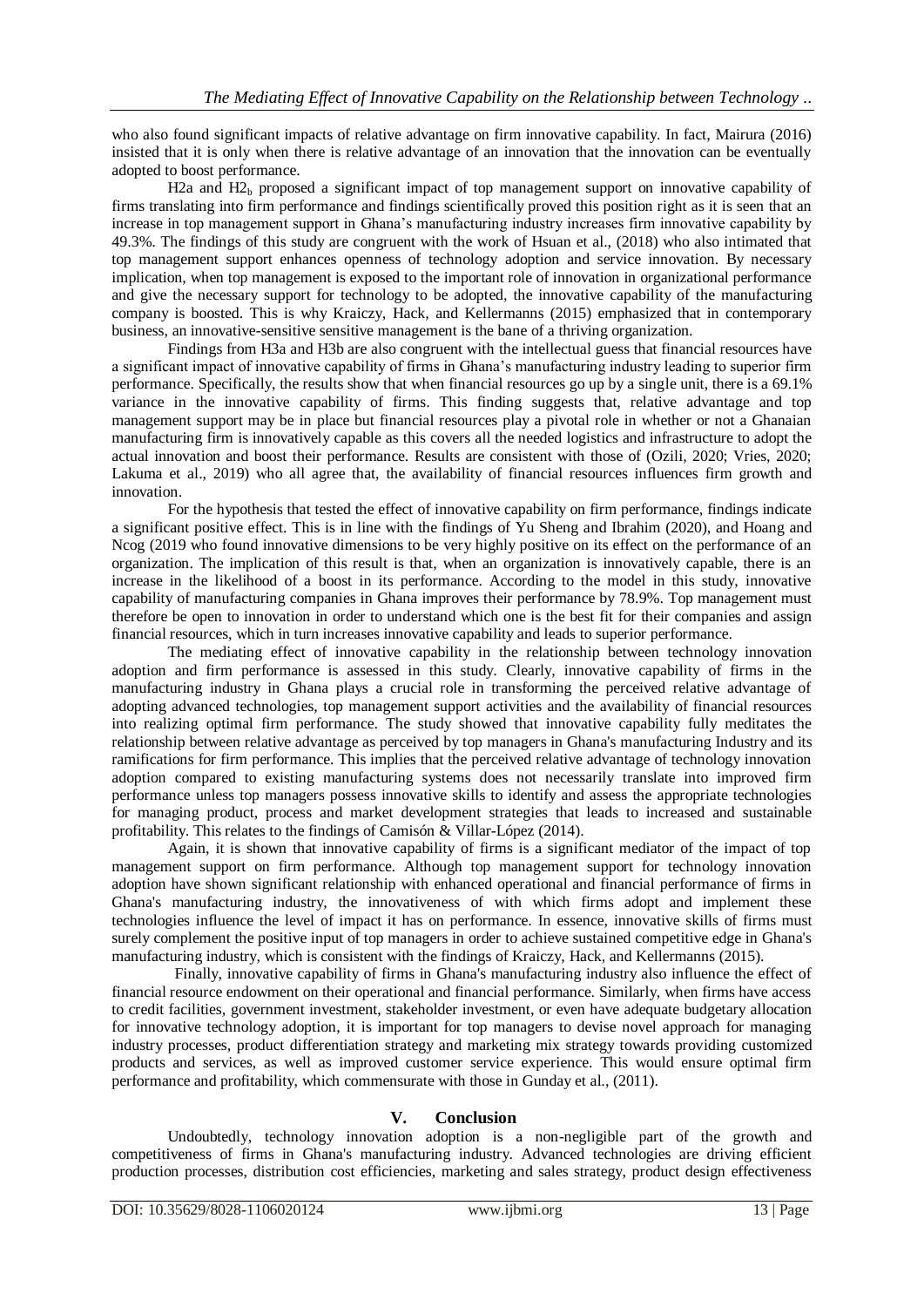and customer service relationship, experiences, and the overall operational stability and financial performance of firms. However, at the crux of achieving optimal firm performance is the innovative capability of firms. Notwithstanding the relative advantage perceived by firms to adopt any particular technology, the support of top managers as well as the availability of financial resources, firms in Ghana's manufacturing industry cannot attain sustainable and competitive performance levels if they do not possess the relative innovative prowess to even adopt the right technologies and implement them. It can be derived therefore that building a buoyant innovative capability of employees in manufacturing firms in Ghana is a strategic approach to enhancing performance and gaining competitive edge in the industry. Management teams of manufacturing firms are advised accordingly to pay a critical attention to assessing their innovative capabilities and improving it.

#### **VI. Implication for Practitioners**

This study provides immense benefits for manufacturing firms in Ghana, foreign investors, the Ghanaian government and the extended group of management science and engineering research scholars. Findings of this study not only addresses the gap of lack of innovation studies in Ghana's manufacturing industry but also expands knowledge and informs big manufacturing firms in Ghana on what to focus on in order to grow their companies through technological innovation adoption. This study also provides a practical and hands-on approach to assessing and improving the innovative capabilities of firms in order to adopt advanced technologies effectively for competitive performance in the global manufacturing industry. Top management support and financial resources should be channeled towards training employees and improving their technological innovation and management skills. Specific recommendations include promoting innovation as part of organizational core values, ensure continuous assessment of innovation capabilities of the firm with effective feedback systems, ensure prompt implementation of novel ideas and encourage collaboration among employees and the sharing of innovative ideas

#### **VII. Limitations and Future Research Implications**

The current study has few shortcomings that should potentially drive future research for knowledge expansion. First, the study used innovative capability as a mediator of the relationship between technology innovation adoption and firm performance. Future researchers can focus on the mediating and moderating roles of other variables like different aspects of innovative capability of firms as they might have different (direct/indirect) effects on the relationship under consideration in this study. Also, future researchers should consider replicating this study in other industries in Ghana. For the purpose of further scientific rigor, future research can include psychological variables like motivation, emotion, salary, and job satisfaction among others and include lower-level employees in interviews to see the effects on firm performance from thus perspective.

#### **BIBLIOGRAPHY**

- [1]. Abdekhoda, M., Dehnad, A., & Zaarei, J. (2019). Determinant Factors in Applying Electronic Medical Records in Healthcare . East Mediterr Health Journal, 25(1), 24-33.
- [2]. Abdu, M.,& Jibir, A. (2018). Determinants of Firms Innovation in Nigeria. Kasetsart Journal of Social Sciences., 39, 448-456.
- Afful, JR.B., & Owusu, G. (2017). Types and Drivers of Innovation in the Manufacturing Sector of Ghana. Network for Socioeconomic Research and Advancement.
- [4]. Ahmed, W., & Omar, M. (2019). Drivers of Supply Chain Transparency and its Effects on Performance Measures in the Automotive Industry: Case of a Developing . International Journal of Services and Operations Management, , 33(2), 159-186.
- [5]. Ali, O., & Soar, J. (2016). Technology Innovation Adoption Theories. In Handbook of Research on Driving Competitive Advantage Through Sustainable, Lean and Disruptive Innovation (p. 38). Queensland: IGI Global Publisher of Timely Knowledge.
- [6]. Alshamaila, Y., Papagiannidis, S., & Li, F. (2013). Cloud Computing Adoption by SMEs in the North East of England: a Multi-Perspective Framework . J. Enterp. Inf. Manag, 26(3), 250-275.
- [7]. Alshamaila, Y., Papagiannidis, S., & Li, F. (2013). CloudComputing Adoption by SMEs in the North East of England: a Multi-Perspective Framework. Journal of Enterprise Information Management , 26(3), 250-275.
- [8]. Arun, T., & Kamath, R. (2015). Financial Inclusion: Policies and Practices . IIMB Management Review, 27(4), 267-287.
- [9]. Atalay, M., Anafarta, N., & Sarvan, F. (2013). The Relationship Between Innovation Firm Performance: an Empirical Evidence from Turkish Automotive Supplier Industry. Procedia: Social and Behavioral Sciences, 75, 226-235.
- [10]. Ayyagari, M., Demirguc, kunt, A., & Maksimovic, V. (2010). Formal Versus Informal Finance: Evidence from China. The Review of Financial Studies , 23(8), 3048-3097.
- [11]. Azubuike, V.M.U. (2013). Technological Innovation Capability and Firm's Performance in New Product Development. Communications of the IIMA, 13(1).
- [12]. Baffour, P.T., Turkson, F.E., Dako, A.G., Oduro, A.D., & Abbey . (2018). Innovation and Employment in Manufacturing and Service Firms in Ghana. Small Business Economics.
- [13]. Bellens, J. (2018). How Banks can Play a Stronger Role in Accelerating Financial Inclusion. Retrieved April 25, 2015, from https://www.ey.com/en\_gl/trust/can-inclusive-banking-drive-economic-growth-in=emerging-markets
- [14]. Berman, B. (2012). 3D Printing: the New Industrial Revolution . Business Horizons., 55(2), 155-162. [15]. Bogliacino, F., & Codagnone, C. (2019). Adoption of Advanced Digital Technologies in Develop
- [15]. Bogliacino, F., & Codagnone, C. (2019). Adoption of Advanced Digital Technologies in Developing Countries: Learning from Process Innovation. Vienna: United Nations Industrial Development Organization,Department of Policy, Research and Statistics Working Paper.
- [16]. Calik, E., Calisir, F., & Cetinguc, B. (2017). A Scale Development for Innovation Capability Measurement. Journal of Advanced Management Science , 5(2).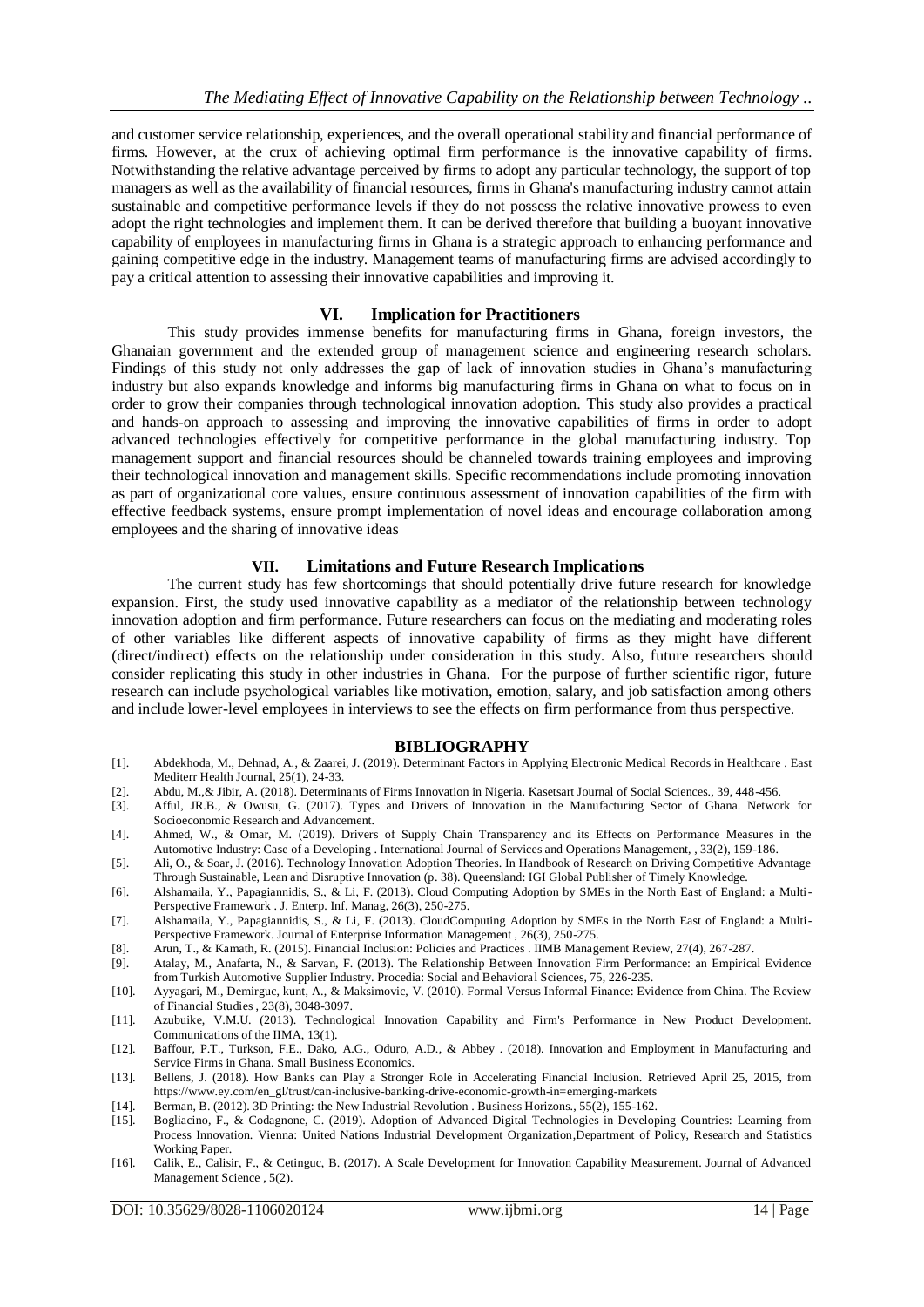- [17]. Camison, C., & Villar-Lopez, A. (2014). Organizational Innovation as an Enabler of Technological Innovation Capabilities and Firm Performance . Journal of Business Research, 67, 2891-2902.
- [18]. Caron-Fasan, M-L., Lesca, N., Perea, C., & Beyrouthy, S. (2020). Adoption of Enterprise Social Networking: Revisiting the IT Innovation Adoption Model of Hameed et al. Eng. Technol. Manag., 56, 1-20.
- [19]. Chaivet, L., & Jacolin, L. (2017). Financial Inclusion, Bank Concentration and Firm Performance. World Development , 91, 1-13.
- [20]. Chavitoshi, M., Tze, A., & Jee, M.H. (2015). A CRM Adoption Model for Malaysian Telecommunication and Finance Companies . J. Inf. Syst. Res. Innov., 9(2), 119-125.
- [21]. Dahlgaard-Park, S.M., & Dahlgaard, J. (2010). Organizational Learnability and Innovability: a System for Assessing, Diagnosing and Improving Innovation Excellence. International Journal of Quality and Service Science, 2(2), 153-174.
- [22]. Exposito, A., & Sanchis-Llopis, A.J. (2018). The Relationship Between Types of Innovation and SME's Performance: a Multidimensional Empirical Assessment. Eurasian Business Review , 9, 115-135.
- [23]. Ferrari, M., & Rocca, L. (2010). Innovation and Performance: Some Evidence From Italian Firms. In &. D. Manzoni (Ed.), Performance Measurement and Management Control: Innovative Concepts and Practices( Studies in Managerial and Financial Accounting ) (Vol. 20, pp. 115-141). Emerald Group Publishing.
- [24]. Ferreira, J.A.B., Coelho, A., & Weersma, L.A. (2019). The Mediating Effects of Strategic Orientation, Innovation Capabilities and Managerial Capabilities Among Exploration and Exploitation, Competitive Advantage and Firm's Performance. Contaduria Y Administration, 64.
- [25]. Fornell, C., & Larcker, D.F. (1981). Evaluating Structural Equation Models With Unobservable Variables and Measurement Error. Journal of Marketing Research, 18, 39-50.
- [26]. Frygell, L., Jonas Hedman, L.,& Carlsson, S. (2017). Implementing CRM System in a Global Organization Natinal vs. Organizational Culture. Proc. 50th Hawaii Int. Conf. Syst. Sci., 4586-4595.
- [27]. Fungacova, Z., & Weill, L. (2015). Understanding Financial Inclusion in China . Global Strategy Journal, 2, 41-47.
- [28]. Ganesh, C., Praveen, K., Kumar, A., & Dandannvar, P. (2021). Elements of Additive Manufacturing Technology Adoption in Small-and Medium-Sized Companies. Addictive Manufacturing Technology Adoption.
- [29]. Ganzer, P.P., Chais, C., & Olea, P.M. (2017). Product, Process, Marketing and Organizational Innovation in Industies of the Flat Knitting Sector. RAI Revista de Administracao e Inovacao, 14(4), 321-332.
- [30]. Greenhalgh, T., Rorbert, G., Macfarlane, F., Bate, P.,& Kyiakidou, O. (2004). Diffusion of Innovations in Service Organizations: Systematic Review and Recommendations. The Mailbank Quarterly, 82(4), 581-629.
- [31]. Gunday, G., Ulusoy, G.M., Kilic, K., & Alpkan, L. (2011). Effects og Innovation Types on Firm Performance . Istanbul: Sabanci University, Faculty of Engineering and Natural Sciences.
- [32]. Gutierrez, A., Boukrami, E., & Lumsden, R. (2015). Technological Organizational and Environmental Factors in Influencing Mangers' Decision to Adopt CloudComputing in the UK. Journal of Enterprise Information Management, 28(6), 788-807.
- [33]. Hailekiros, G.S.,& Renyong, H. (2016). The Effects of Organizational Learning Capability on Firm Performance: Mediated by Technological Innovation Capability. European Journal of Business and Management , 8(30).
- [34]. Harrison, R., Jaumandreu, J., Mairesse, J., & Peters, B. (2014). Does Innovation Stimulate Employment? a Firm-Level Analysis Using Comparable Micro-Data from Four European Countries. . International Journal of Industrial Organization., 35, 29-43.
- [35]. Henseler, J., Ringle, C.M., & Sarstedt, M. (2015). A New Criterion for Assessing Discriminant Validity in Variance-Based Structural Equation Modeling. Journal of the ACademy of Marketing Science, Springer, 43(1), 115-135.
- [36]. Hoang, C.C., Ngoc, B.H. (2019). The Relationship Between Innovation Capability and Firm's Performance in Electronic Companies, Vietnam. Journal of Asian Finance, Economics and Business, 6(3), 295-304.
- [37]. Hossain, M.D., Moon, J., Kim, J.K & Choe, Y.C. (2011). Impacts of Organizational Assimilation of E-Government Systems on Business Value Creation: a Structuration Theory Approach. Electronic Commerce Research and Applications, 10(5), 576-594.
- [38]. Hsu, H.Y., Liu, F.H., Tsou, H.T., & Chen, L.J. (2018). Openness of Technology ADoption, Top Management Support and Service Innovation: a Social Innovation Perspective. Journal of Business & Industrial Marketing, 34(2).
- [39]. Hussain, R.T., & Waheed, A. (2019). Strategic Resources and Firm Performance: an Application of the Resource Based View. The Lahore Journal of Business, 7(2), 59-94.
- [40]. Johnson, G., Scholes, K., & Whittington, R. (2008). Exploring Coporate Strategy (8th ed.). New York: Pearson Education Limited.
- [41]. Kamble, S.S., Gunasekaran, A., & Sharma, R. (2018). Analysis of the Driving and Development Power of Barriers to Adopt Industry 4.0 in India Manufacturing Industry. Computers in Industry., 101, 107-119.
- [42]. Kijkasiwat, P., & Phuensane, P. (2020). Innovation and Firm Performance: the Moderating and Mediating Roles of Firm Size and Small and Medium Enterprise Finance. J. Risk Financial Manag., 13(5), 97.
- [43]. Kraiczy, N.D., Hack, A., & Kellermanns, F.W. (2015). The Relationship Between Top Management Team Innovation Orientation and Firm Growth: the Mediating Role of Firm Innovativeness. Intentional Journal of Innovation Management, 19(1).
- [44]. Kraiczy, N.D., Hack, A., & Kellermanns, F.W. (2015). The Relationship Between Top Management Team Innovation Orientation and Firm Growth: the Mediating Role of Firm Innovativeness. International Journal of Innovation Management , 19(1).
- [45]. Kuzior, A., Kwilinski, A., & Tkachenko, V. (2019). Sustainable Development of Organizations Based on the Combinationtorial Model of Artificial Intelligence. Entrep. Sustain, Issues., 1353-1376.
- [46]. Lakuma, C.P., Marty, R., & Muhumuza, F. (2019). Financial Inclusion and Micro, Small and Medium Enterprises (MSMEs) Growth in Uganda. Journal of Innovation and Entrepreneurship.
- [47]. Leyva-de la Hiz, D., Ferron-Vilchez, V., & Aragon-Correa, J.A. (2019). Do Firms' Slak Resources Influence the Relationship Between Focused Environmental Innovations and Financial Performance? More is not Always Better. Journal of Business Ethics, 159(2).
- [48]. Low, C., Chen, Y., & Wu, M. (2011). Understanding the Determinants of Cloud Computing Adoption. Industrial Management and Data Systems, 111(7), 1006-1023.
- [49]. Mairura, K.O. (2016). Relative Advantage as a Determinant of Technology ADoption Among Automobile Mechanics in Micro and Small Enterprises in Kenya. Journal of Humanities and Social Science , 21(1), 86-92.
- [50]. Mostafiz, M.I., Sambasivan, M., Goh, S.K., & Shakil, M.H. (2021). The Mediating Role of Innovation Capabilities in the Relationship Between Dynamic Managerial Capability and Performance of Export-Manufacturing Firms. International Review of Entrepreneurship, 19(2).
- [51]. Noordin, M.A., & Mohtar, S. (2013). Innovation Capability: a Critical Review of its Role in Determining Firm Performance. The International Journal's Research Journal of Social Science & Management .
- [52]. Obeng, Y.A., & Boachie, E. (2018). The Impact of IT- Technological Innovation on the Productivity of a Bank's Employee. Cogent Business & Mangement, 5, 1-19.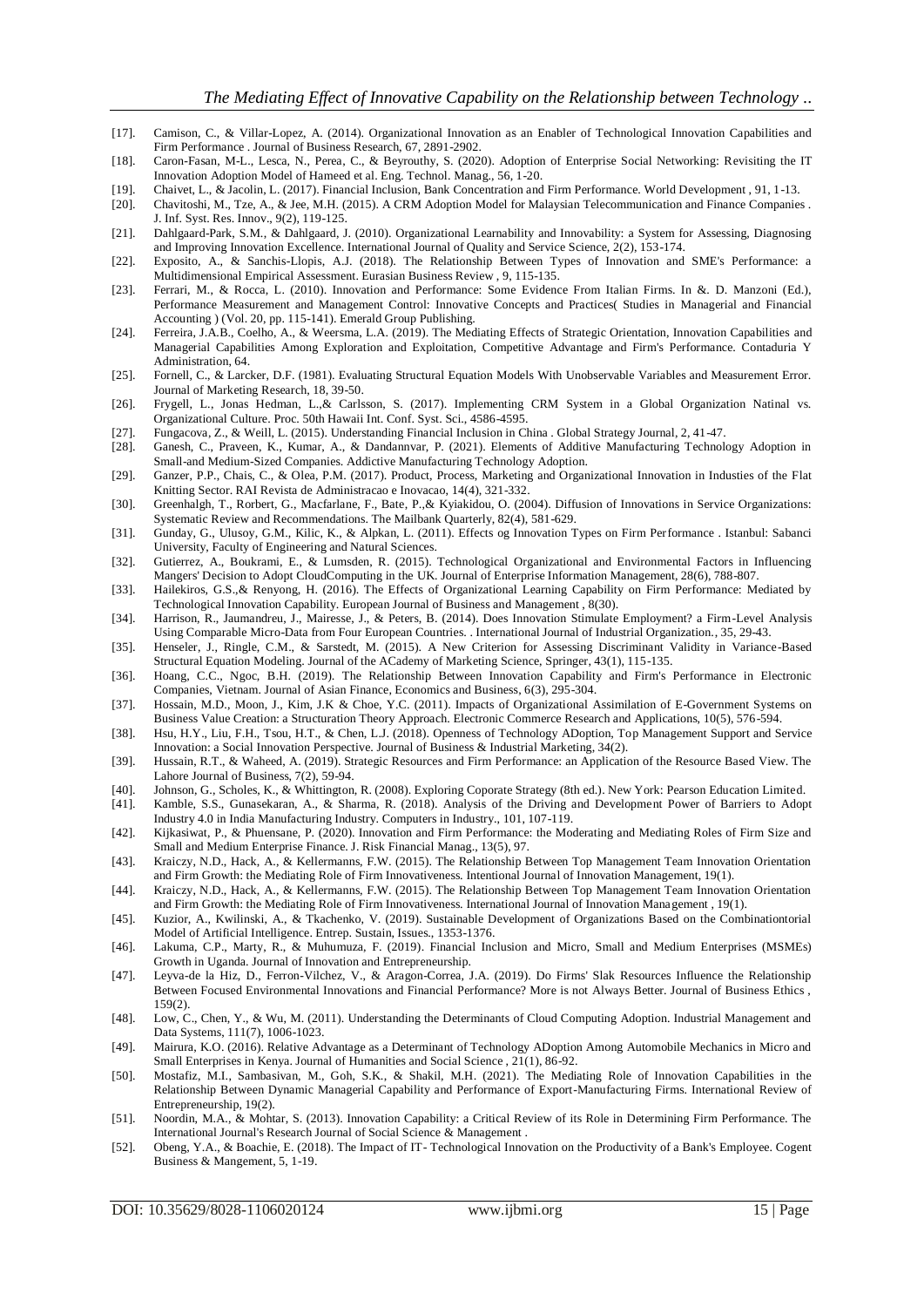- [53]. Ober, J. (2020). Innovation Adoption: Empirical Analysis on the Example of Selected Factors of Organizational Culture in the IT Industry in Poland. MDPI.
- [54]. OCDE. (2007). Oslo Manual. Eurostat: Luxembourg: 3rded.
- [55]. Oliveira, T., Martins, M.F. (2011). Literature Rev. of Information Technology Adoption Models at Firm Level. Electr. J. Inf. Syst. Eval., 14, 110-121.
- [56]. Onag, A.O., Tepeci, M., & Basalpc, A.A. (2014). Organizational Learning Capability and its Impact on Firm Innovativeness. Procedia-Social and Behavioral Sciences, 150, 708-717.
- [57]. Owusu-Mensah, D., Ren, N., Brako, L., Boateng, P., & Darkwah, W. (2020). Analysis of Production System Management of Ghana's Food and Beverage Industry: Empirical Evidence From Spare Parts Inventory Control, Production Quality and Maintenance Modeling. Journal of Food Industry., 4(1).
- [58]. Ozili, P.K. (2020). Optimal Financial Inclusion. . In Emerging Market Finance : New Challenges and Opportunities. Pearson/Prentice Hall: Emerald Publishing Limited.
- [59]. Rajapathirana, R.P.J., & Hui, Y. (2018). Relationship Between Innovation Capability, Innovation Type and Firm Performance. Journal of Innovation & Knowledge, 3(1), 44-45.
- [60]. Salah, O.H., Yusof, Z.M., & Mohamed, H. (2021). The Determinant Factors for the Adoption of CRM in the Palestinian SMEs: the Moderating Effect of Firm Size. PLoS ONE, 16(3).
- [61]. Scherer, F.M. (2001). Innovation and Technological Change, Economics of . International Encyclopedia of the Social & Behavioral Science, 7530-7536.
- [62]. Shahrubudin, N., Lee, T.C., & Ramlan, R. (2019). An Overview on 3D Printing Technology: Technological, Materials and Applications. Procedia Manufacturing., 35, 1286-1296.
- [63]. Subrahmanya, M.H.B. (2011). Technological Innovations and Firm Performance of Manufacturing SMEs: Determinants and Outcomes. ASCI Journal of Management, 41(1), 109-122.
- [64]. Taouab, O., & Issor, Z. (2019). Firm Performance: Definition and Measurement Models. European Scientific Journal, 15(1), 93- 106.
- [65]. Todorovic, T., Medic, N., Delic, M., Zivlak, N., & Gracanin, D. (2022). Performance Implications of Organizational and Technological Innovation: An Integrative Perspective. Sustainability, 14, 2836.
- [66]. Tornatzy, L.G., & Fleischer, M. (1990). The Process of Technological Innovation. Lexington: Lexington Books.
- [67]. U.S. Census Bureau. (2012). North American Industry Classification System. NAICS Definition: Sector Manufacturing.
- [68]. Ullah, B. (2019). Firm Innovation in Transition Economies: the Role of Formal Versus Informal Finance. J. of Multi. Fin. Manag., 50, 58-75.
- [69]. Vicente, M.M Abrantes, J.L., & Teixeira, M.S. (2015). Measuring Innovation Capability in Exploring Firms: the INNOVSCALE . International Marketing Review, 32(1), 29-51.
- [70]. Von Oorschot, J.A., Hofman, E., & Halman, J.I.M. (2018). A Bibliometric Review of the Innovatio Adoption Literature. Technol. Forecast. Soc. Chang., 134, 1-21.
- [71]. Vries, P.J.D. (2020). The Effect of Financial Inclusion on Firm Innovation in Emerging Markets.
- [72]. Won-Sik, H., Choi, H., & Shin, J. (2020). A Mediating Role of Innovation Capability Between Entrepreneurial Competencies and Competitive Advantage. Technology Analysis & Strategic Management, 32(1), 1-14.
- [73]. Yuan, X., Shin, S., He, X., & Kim, S.Y. (2016). Innovation Capability, Marketing Capability, and Firm Performance: abTwo-Nation Study of China Korea . Asian Business & Management , 15(15), 32-56.
- [74]. Yusheng, K., & Ibrahim, M. (2019 ). Service Innovation, Service Delivery and Customer Satisfaction and Loyalty in the Banking Sector of Ghana. International Journal of Bank Marketing, 37(5), 1215-1233.
- [75]. Yusheng, K., & Ibrahim, M. (2020). Innovation Capabilities, Innovation Types and Firm Performance: Evidence from the Banking Sector of Ghana. SAGE Open, 1-2.
- [76]. Yusheng, K., & Ibrahim, M. (2020). Innovation Capabilities, Innovation Types, and Firm Performance: Evidence from the Banking Sector of Ghana. SAGE Open, 10(2).

#### **Appendix A: Questionnaire and Measurement of Construct SECTION A: Demographic Profile of Respondents**

- 1. Gender.
	- a) Male [ ]
	- b) Female [ ]
- 2. What is your age range? a)  $15-30$  years  $\lceil \cdot \rceil$  b)  $31-50$  years  $\lceil \cdot \rceil$

c) 51 years and above [ ]

- 3. What is your highest level of formal education? Please tick one of the
	- a) Vocational & Technical Skills
		- b) Secondary school [ ]
		- c) First degree [ ]
		- d) Master's degree [ ]
		- e) PhD degree [ ]
		- f) Others………………………………..
- 4. Department of Officer.
	- a) Production [ ]
		- b) Marketing and Sales [ ]
		- c) Transport [ ]
		- d) Warehousing [ ]
		- e) Information Technology [ ]
		- f) Others………………………………..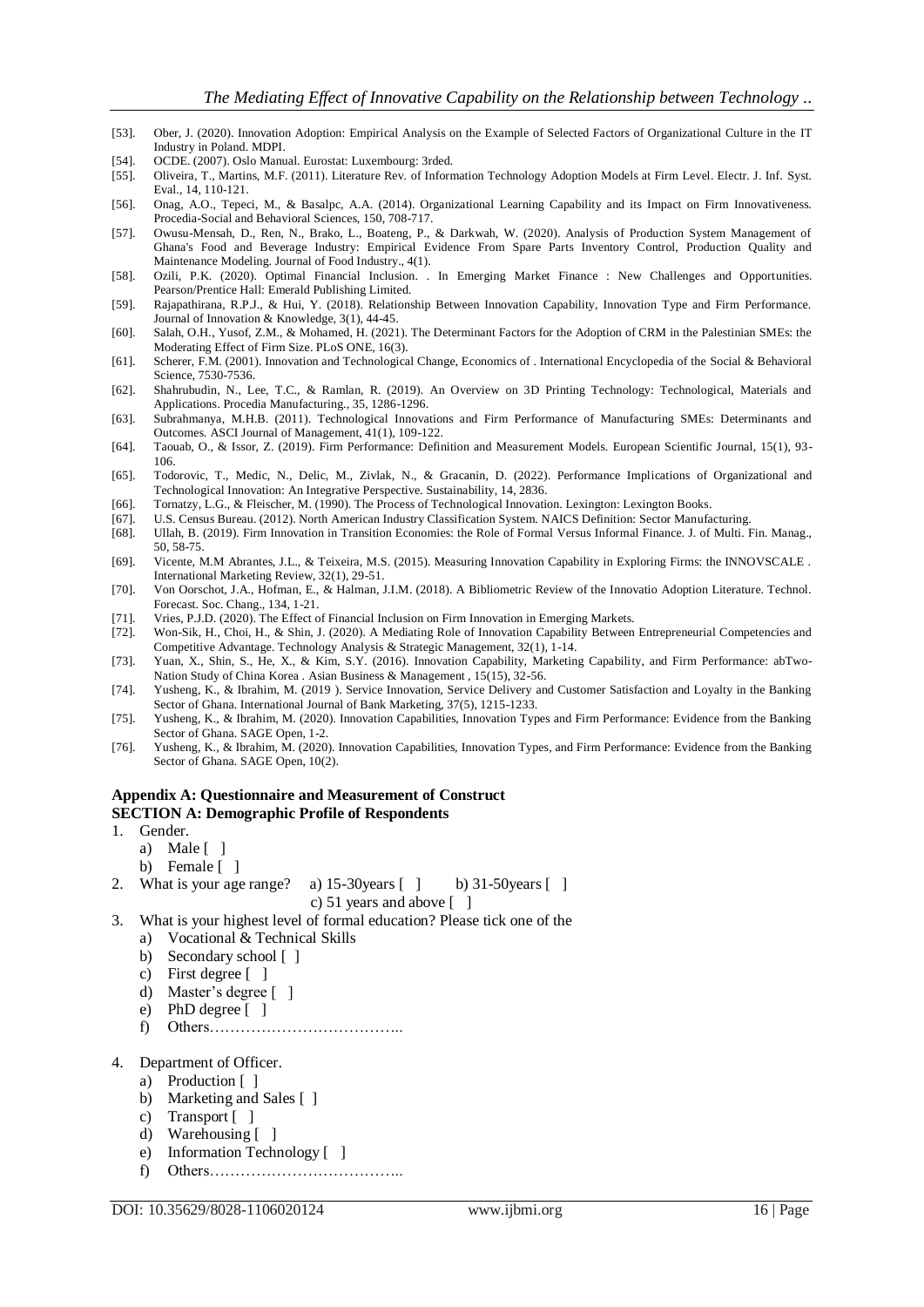- 5. Manufacturing sector in which the firm operates.
	- a) Agro processing [ ]
	- b) Mining  $[ ]$
	- c) Oil and Gas Exploration and Production [ ]
	- d) Petroleum Refining [ ]
	- e) Food and Beverage [ ]
	- f) Pharmaceutical [ ]
	- g) Textile, Leather and Clothing
	- h) Printing and Paper Production [ ]
	- i) Automobile Assembly [ ]
	- j) Electronic Manufacturing
	- k) Others………………………………..

#### **SECTION B: Technology Innovation Adoption**

Please rate the following factors as they influence technology innovation adoption in your organization by selecting the appropriate box on the five-point Likert scale, where *(Strongly Disagree = 1, Disagree = 2, Neutral = 3, Agree = 4, Strongly Agree = 5*)

| RA             | Relative Advantage (Oliveira et al., 2014), Alshamaila et al., 2013; Gutierrez et al.<br>(2015; Abdekhoda et al., 2019)     | 1 |              | 3 |   |    |
|----------------|-----------------------------------------------------------------------------------------------------------------------------|---|--------------|---|---|----|
| 1              | Adopting technology innovations improve job performance and productivity                                                    |   |              |   |   |    |
| $\overline{2}$ | Adopting technology innovations provide competitive advantage                                                               |   |              |   |   |    |
| 3              | Adopting technology innovations provide more benefits than current infrastructure                                           |   |              |   |   |    |
| $\overline{4}$ | Adopting technology innovations provide minimal upfront investment                                                          |   |              |   |   |    |
| TMS            | Top Management Support (Oliveira et al., 2014), Alshamaila et al., 2013; Gutierrez et<br>al. (2015; Abdekhoda et al., 2019) | 1 | 2            | 3 | 4 | 5. |
| 1              | Adopting technology innovations is important to top management.                                                             |   |              |   |   |    |
| $\overline{2}$ | Management support the adoption of technology innovations                                                                   |   |              |   |   |    |
| 3              | Management train and encourage employees to accept and use adopted technology<br>innovations.                               |   |              |   |   |    |
| $\overline{4}$ | Management provide the requisite resources for technology innovation adoption.                                              |   |              |   |   |    |
| <b>FR</b>      | Financial Resources (Johnson et al., 2008)                                                                                  | 1 | $\mathbf{2}$ | 3 | 4 | 5. |
| 1              | Bank credit facilities are easily accessible to the organization to fund technology<br>innovation adoption                  |   |              |   |   |    |
| 2              | Internal budgetary allocations are adequate to fund technology innovation adoption                                          |   |              |   |   |    |
| 3              | Investors show adequate interest in funding technology innovation adoption                                                  |   |              |   |   |    |
| $\overline{4}$ | Government provide adequate financial incentives to enhance technology innovation<br>adoption                               |   |              |   |   |    |

#### **SECTION C: Innovative Capability of the Firm (IC)**

Please rate the Innovative Capabilities of your organization in the last four years compared to those of your competitors by selecting the appropriate box on the five-point Likert scale, where (*Strongly Disagree = 1, Disagree = 2, Unknown = 3, Agree = 4, Strongly Agree = 5*)

| <b>PDI</b>     | <b>Product Innovation</b> (Calik et al., 2017)                                                            | 1 |              | 3 |   |  |
|----------------|-----------------------------------------------------------------------------------------------------------|---|--------------|---|---|--|
|                | The firm provide our clients with services that offer unique benefits superior to those of<br>competitors |   |              |   |   |  |
| 2              | Our firm actively carries out its work on developing existing products and creating new<br>products.      |   |              |   |   |  |
| 3              | We enhance the range of our products and services with not previously released products<br>and services.  |   |              |   |   |  |
| 4              | We try to acquire new products by differing technical specifications and functionalities.                 |   |              |   |   |  |
| 5              | Our company sees creating new products and services as critical tools.                                    |   |              |   |   |  |
| <b>PRI</b>     | <b>Process Innovation</b> (Calik et al., 2017)                                                            | 1 | $\mathbf{2}$ | 3 | Δ |  |
|                | Our firm reduces the developing time of new products and services.                                        |   |              |   |   |  |
| $\mathfrak{D}$ | Our company is flexible to provide products and services according to the demands of the<br>customers.    |   |              |   |   |  |
| 3              | Our company develops in-house solutions to improve our manufacturing processes.                           |   |              |   |   |  |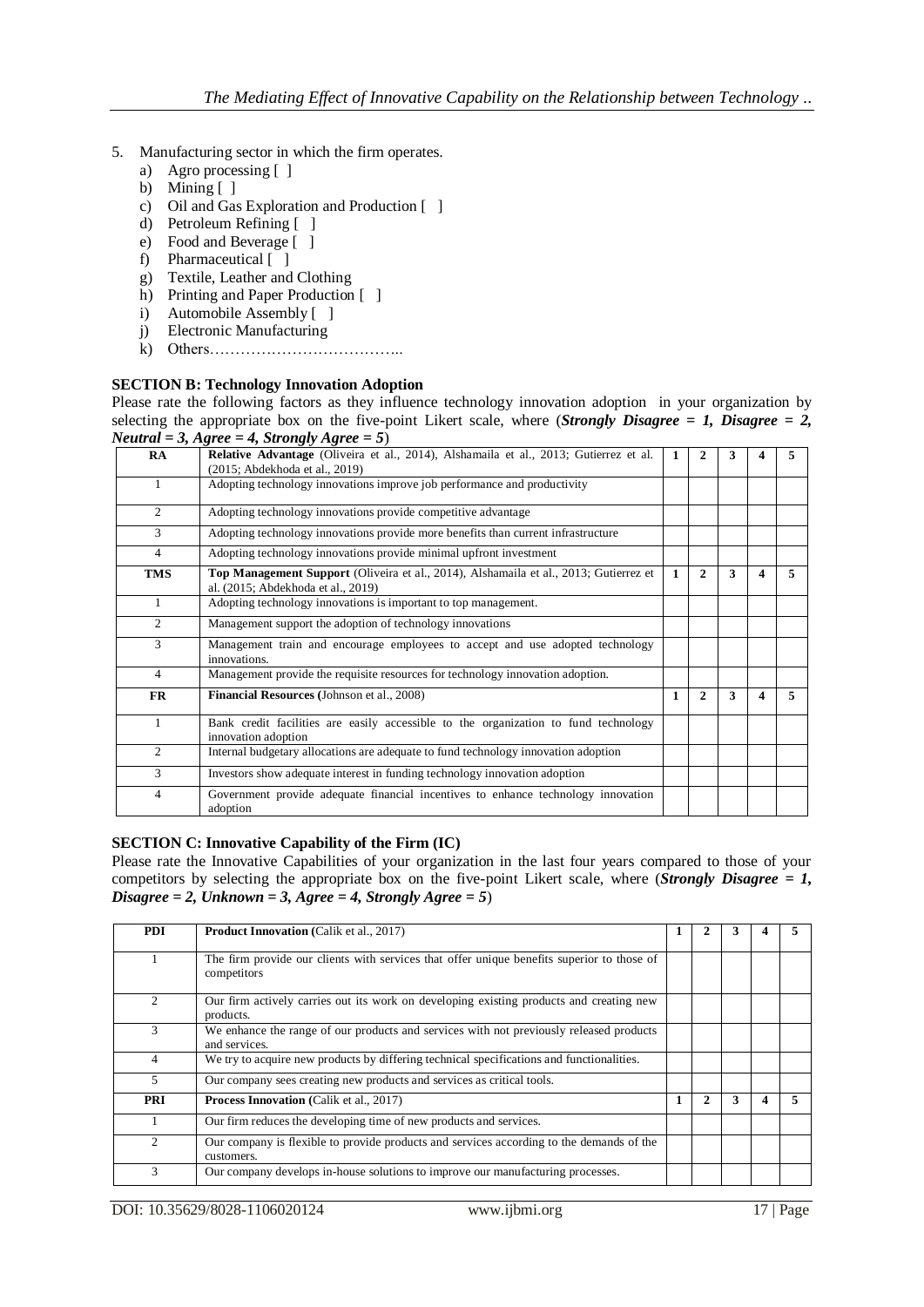| 4   | Our company actively works to adjust its business processes constantly.                                                                         |  |  |  |
|-----|-------------------------------------------------------------------------------------------------------------------------------------------------|--|--|--|
| MKI | <b>Marketing Innovation</b> (Calik et al., 2017)                                                                                                |  |  |  |
|     | It is important for our company to make changes in appearance, packaging, shape, and<br>volume of our products.                                 |  |  |  |
|     | Our company constantly looks for new ways to deliver our products to our customers.                                                             |  |  |  |
|     | We implement new marketing methods to promote our products.                                                                                     |  |  |  |
| 4   | We make improvements in the manner of customer relationships to obtain customer<br>satisfaction.                                                |  |  |  |
|     | New ideas that come from customers and suppliers are evaluated continuously, and we try<br>to include them into product development activities. |  |  |  |

## **SECTION D: Firm Performance (FP)**

Please rate the level of achievement of the following Operational and Financial Performance Items in your organization in the last four years compared to the previous years by selecting the appropriate box on the fivepoint Likert scale, where (*Strongly Disagree = 1, Disagree = 2, Neutral = 3, Agree = 4, Strongly Agree = 5*)

| <b>OP</b>                | <b>Operational Performance</b> (Azubuike, 2013) |   |   |  |
|--------------------------|-------------------------------------------------|---|---|--|
|                          | Conformance quality Assurance                   |   |   |  |
| $\mathfrak{D}$           | Production cost Efficiency                      |   |   |  |
| 3                        | Production flexibility                          |   |   |  |
| $\overline{\mathcal{L}}$ | Production and delivery speed                   |   |   |  |
| <b>FNP</b>               | <b>Financial Performance</b> (Azubuike, 2013)   | 2 | 3 |  |
|                          | Return on sales (Profit/Total Sales)            |   |   |  |
| $\mathcal{D}$            | Return on Assets (Profit/Total Assets)          |   |   |  |
| 3                        | Cash flow excluding investment                  |   |   |  |
| 4                        | General profitability of the firm               |   |   |  |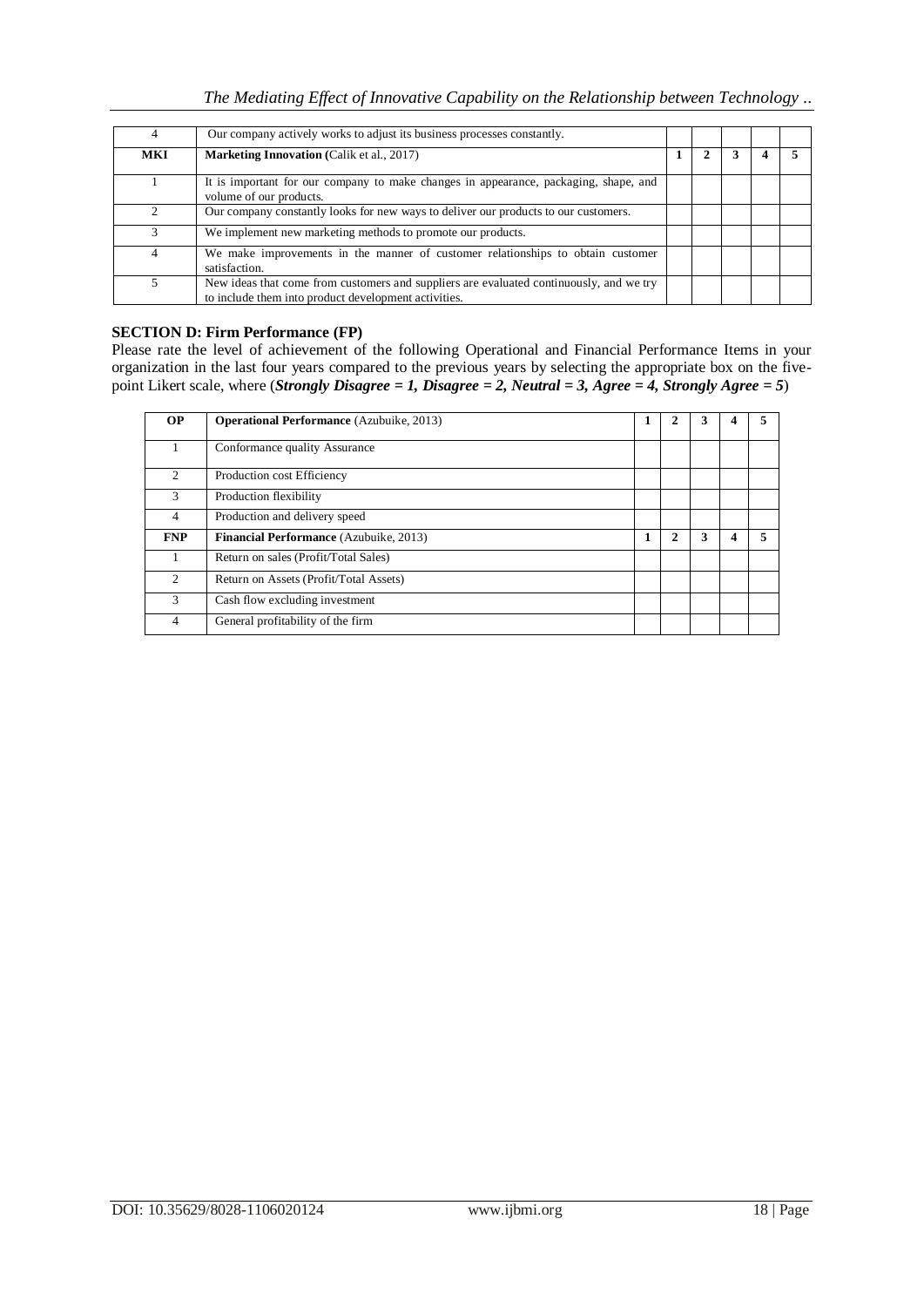**Appendix B: Haves Process Macro Output for the Study** Run MATRIX procedure: \*\*\*\*\*\*\*\*\*\*\*\*\*\*\*\*\* PROCESS Procedure for SPSS Version 4.0 \*\*\*\*\*\*\*\*\*\*\*\*\*\*\*\*\* www.afhayes.com Written by Andrew F. Hayes, Ph.D. Documentation available in Hayes (2022). www.guilford.com/p/hayes3 Model : 4 Y : FP X : RA  $M \cdot TC$ Sample Size: 325 OUTCOME VARIABLE: IC Model Summary R-sq MSE F(HC4) df1 df2<br>.623 .391 612.460 1.000 323.000  $R$  $\mathcal{D}$ .790  $.000$ Model coeff se (HC4)  $t$  $p$  $rac{4}{000}$ LLCI  $TIT.C.T$  $10.674$ .073 .639 constant .784  $928$  $.026$ 24.748  $.000$  $.600$ .704 **RA**  $.652$ Standardized coefficients coeff .790 **RA** Covariance matrix of regression parameter estimates: constant RA  $.005$  $-.002$ constant  $-.002$  $.001$ **RA** OUTCOME VARIABLE: FP Model Summary R-sq MSE F(HC4) df1 df2<br>.790 .227 947.689 2.000 322.000  $R$  $R-Sq$  $\mathcal{D}$ .889 .000 Model  $coeff$  se(HC4) LLCI ULCI  $t$  $p$ 00 coeff<br>372 .089<br>027  $4.202$ .198 .546  $.000$ constant  $.037$ .931  $.352$  $-.038$ RA  $.034$ .106 23.888 .873  $.037$  $.000$ .801 .945  $TC$ Standardized coefficients coeff  $.040$ RA  $.857$  $TC$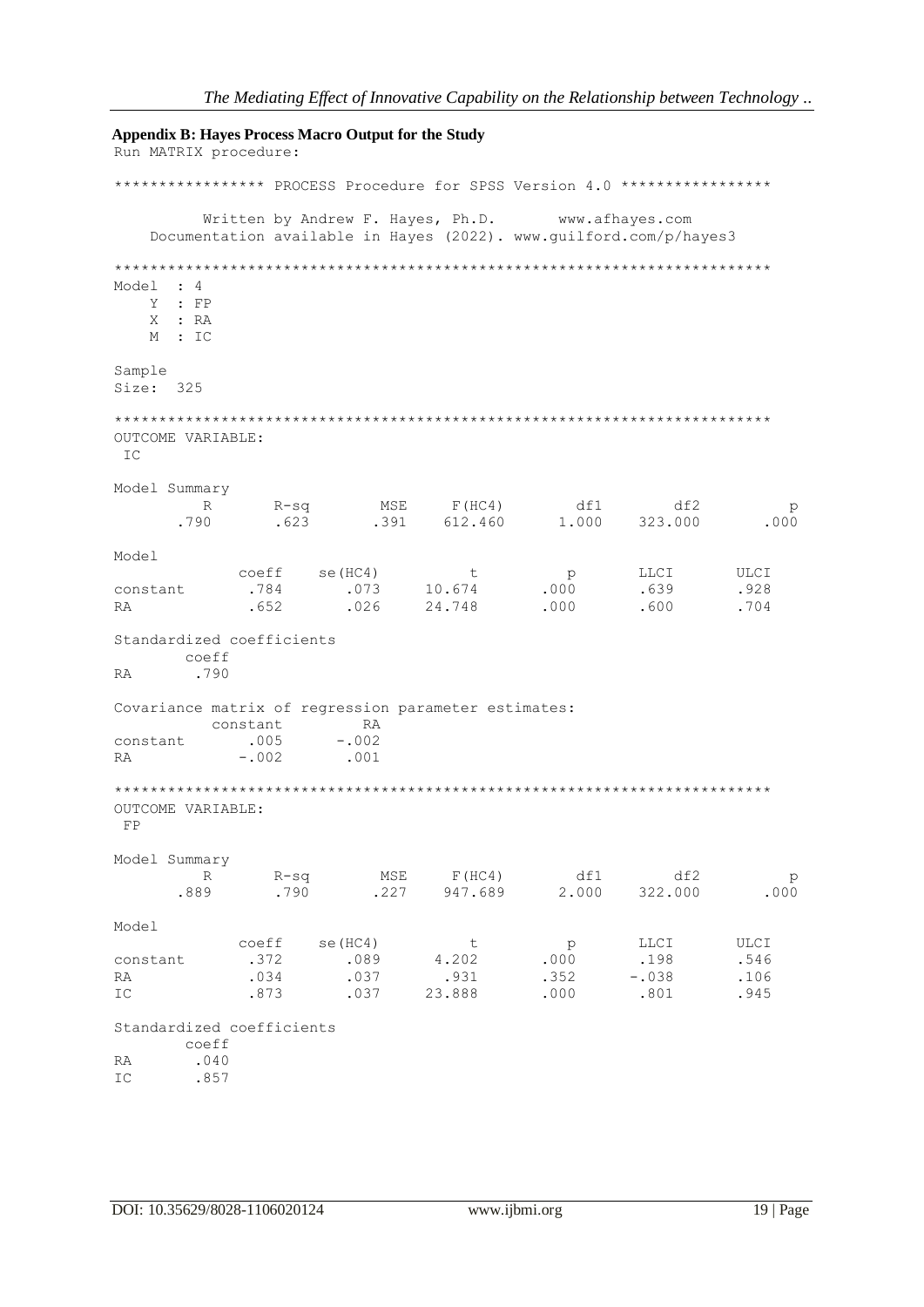Covariance matrix of regression parameter estimates: constant RA IC  $-.002$ <br> $.001$  $.000$  $.008$ constant  $-.002$  $-0.001$ RA .000  $.001$  $-.001$ IC \*\*\*\*\*\*\*\*\*\*\*\*\*\*\*\*\*\*\*\*\*\*\*\*\* TOTAL EFFECT MODEL \*\*\*\*\*\*\*\*\*\*\*\*\*\*\*\*\*\*\*\*\*\*\*\*\*\*\*\*\* OUTCOME VARIABLE: FP Model Summary R-sq MSE F(HC4) df1 df2<br>514 .525 370.060 1.000 323.000  $R$  $\mathcal{D}$  $.000$  $.717$ Model  $01259$  $coeff$   $se(HC4)$ LLCI .854 constant 1.056 .603 .542 RA .665 Standardized coefficients coeff .717  $D \wedge$ Covariance matrix of regression parameter estimates: constant RA constant .011  $-.003$ **RA**  $-.003$  $.001$ \*\*\*\*\*\*\*\*\*\*\*\*\*\*\*\*\*\* CORRELATIONS BETWEEN MODEL RESIDUALS \*\*\*\*\*\*\*\*\*\*\*\*\*\*\*\*\*\*\*  $\overline{\text{IC}}$  $\rm FP$  $.000$ 1,000  $TC$  $.000$ FP 1.000 \*\*\*\*\*\*\*\*\*\*\*\*\*\* TOTAL, DIRECT, AND INDIRECT EFFECTS OF X ON Y \*\*\*\*\*\*\*\*\*\*\*\*\*\* Total effect of X on Y Effect se(HC4) LLCI ULCI  $+$ C CS  $\alpha$  $.000$ 19.237 .603 .031 .542 .665  $.717$ Direct effect of X on Y Effect Se (HC4) ULCI  $C^{\dagger}$   $\_{CS}$  $t$  p<br>.931 .352 LLCI .037  $-.038$ .106  $.034$  $\overline{0}40$ Indirect effect(s) of X on Y: Effect BootSE BootLLCI BootULCI  $.648$ IC. .569  $.038$ .496 Completely standardized indirect effect(s) of X on Y: Effect BootSE BootLLCI BootULCI .676  $.044$ .593  $TC$ .765 \*\*\*\*\*\*\*\*\*\*\* BOOTSTRAP RESULTS FOR REGRESSION MODEL PARAMETERS \*\*\*\*\*\*\*\*\*\*\*\*\* OUTCOME VARIABLE: IC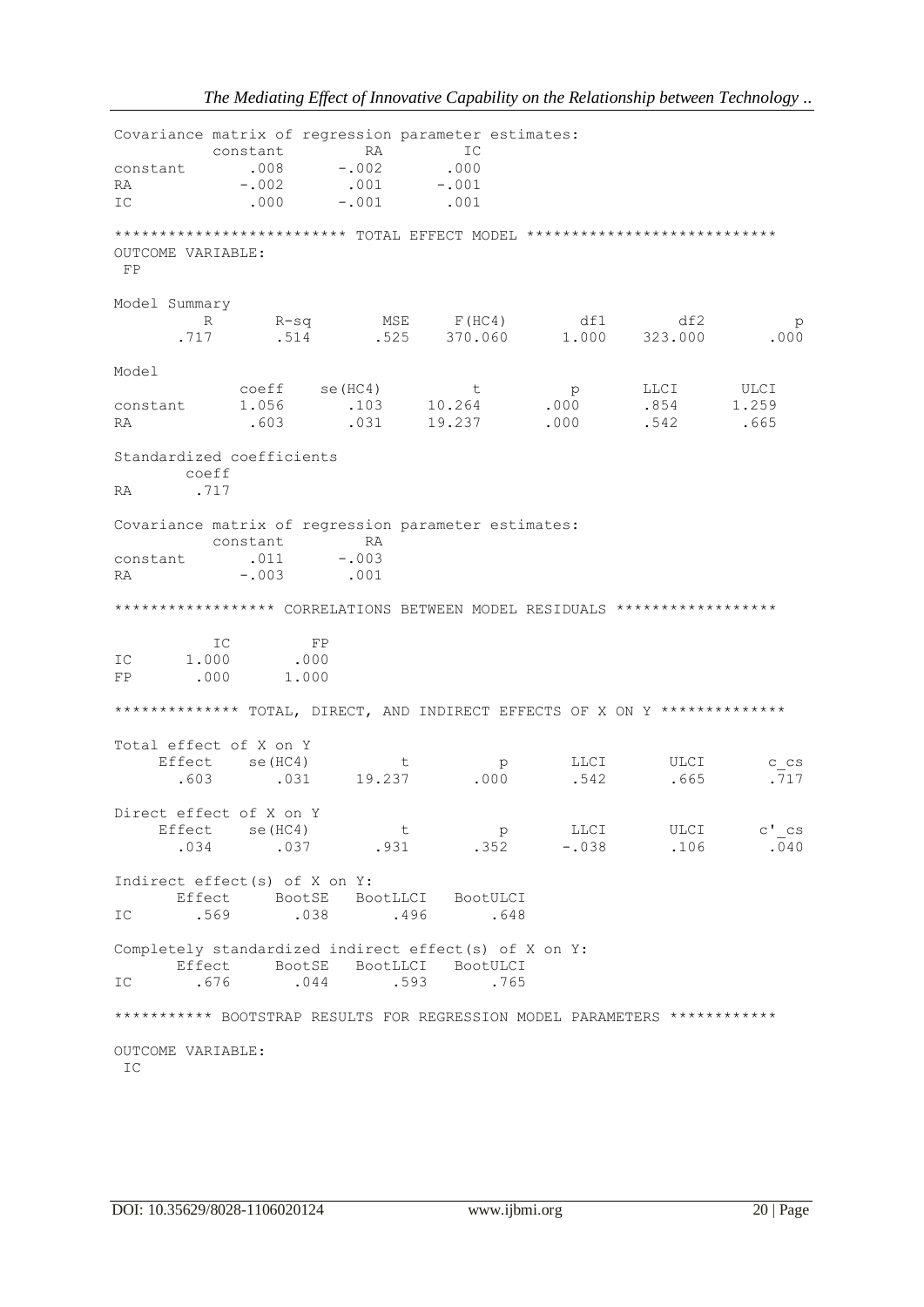| RA       | Coeff BootMean BootSE BootLLCI BootULCI<br>$.074$ $.642$ $.933$<br>.652 .652 constant .784 .783 .027<br>$.598$ . 702 |                                                                                                            |  |  |
|----------|----------------------------------------------------------------------------------------------------------------------|------------------------------------------------------------------------------------------------------------|--|--|
|          |                                                                                                                      |                                                                                                            |  |  |
| FP       | OUTCOME VARIABLE:                                                                                                    |                                                                                                            |  |  |
| RA<br>IC |                                                                                                                      | Coeff BootMean BootSE BootLLCI BootULCI<br>$.034$ $.034$ $.037$ $-.039$ $.104$<br>.873 .874 .036 .804 .947 |  |  |
|          | ********************** ANALYSIS NOTES AND ERRORS ************************                                            |                                                                                                            |  |  |
| 95.0000  | Level of confidence for all confidence intervals in output:                                                          |                                                                                                            |  |  |
| 5000     | Number of bootstrap samples for percentile bootstrap confidence intervals:                                           |                                                                                                            |  |  |
|          | NOTE: A heteroscedasticity consistent standard error and covariance matrix<br>estimator was used.                    |                                                                                                            |  |  |

*The Mediating Effect of Innovative Capability on the Relationship between Technology ..*

------ END MATRIX -----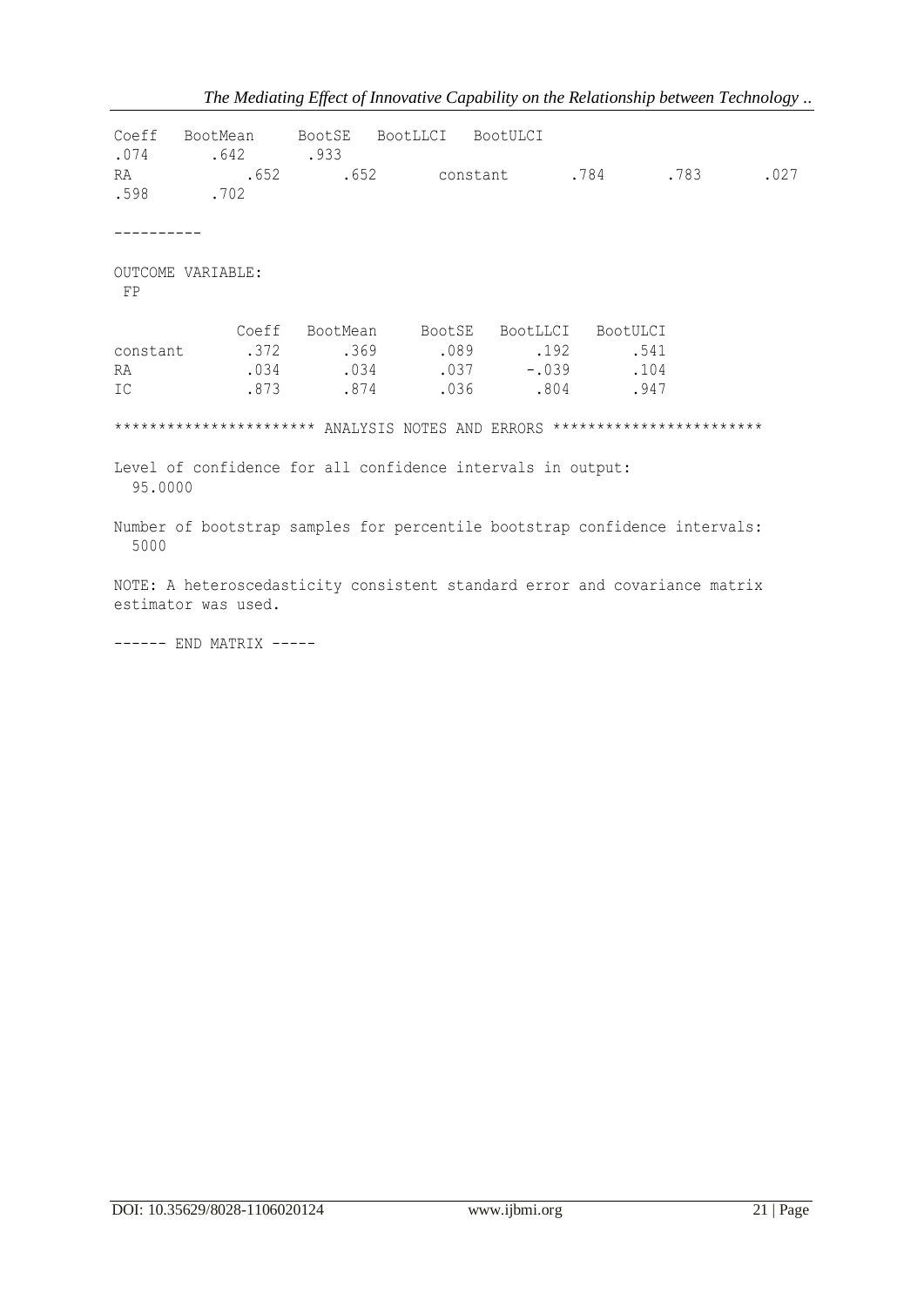Run MATRIX procedure: \*\*\*\*\*\*\*\*\*\*\*\*\*\*\*\*\* PROCESS Procedure for SPSS Version 4.0 \*\*\*\*\*\*\*\*\*\*\*\*\*\*\*\*\* Written by Andrew F. Hayes, Ph.D. www.afhaves.com Documentation available in Hayes (2022). www.guilford.com/p/hayes3 Model : 4 Y : FP X : TMS  $M : IC$ Sample Size: 325 OUTCOME VARIABLE: IC Model Summary  $R$ MSE F(HC4) df1 df2<br>.527 246.033 1.000 323.000  $R-Sq$  MSE p  $.493$  $.702$  $.000$ Model  $\begin{array}{ccc}\n & & & \text{LLCI} \\
.000 & & 1.368 \\
.000 & & & \n\end{array}$ ULCI<br>1.741 coeff se (HC4)  $t$  $\overset{\text{p}}{0}$  . 1.554 constant .507 .443 **TMS** Standardized coefficients coeff TMS .702 Covariance matrix of regression parameter estimates: constant TMS  $.009$  $-003$ constant **TMS**  $-.003$ .001 OUTCOME VARIABLE:  $FP$ Model Summary MSE F(HC4) df1 df2<br>.225 919.004 2.000 322.000  $R-Sq$  $R$  $\mathcal{D}$ .890 .792 .000 Model  $se(HC4)$  $p$ coeff coeff se(HC4) t p<br>
.387 .079 4.898 .000<br>
.056 .026 2.202 .028<br>
.851 .034 25.180 .000  $\mathbf{t}$ LLCI **ULCT** .542 constant  $.232$ **TMS**  $.006$ .106 .785 IC .918 Standardized coefficients coeff .076<br>.835 **TMS** IC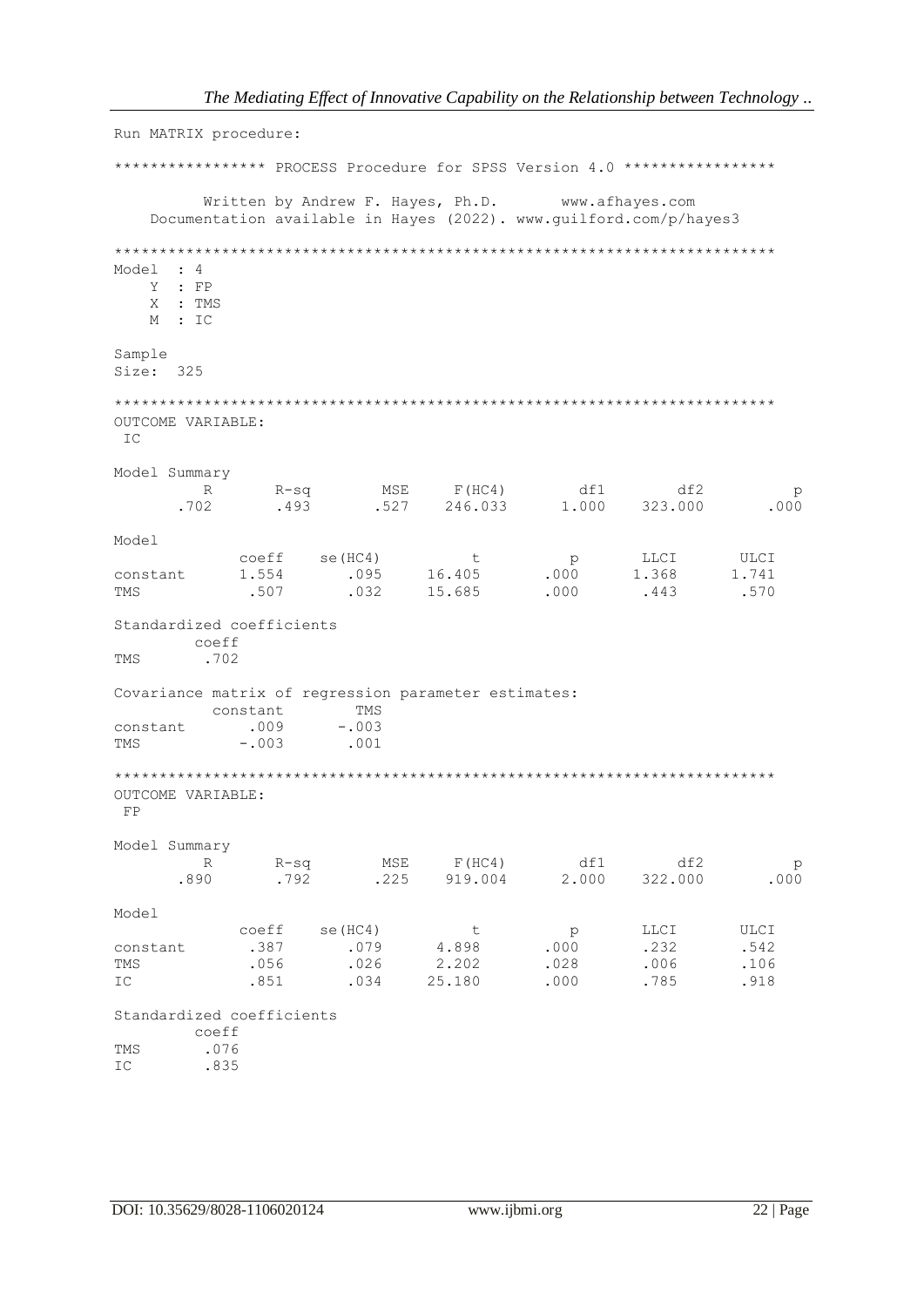| constant<br>TMS<br>IC               | constant                 | $.006$ $.000$ $-.002$<br>$.000$ $.001$ $-.001$<br>$-0.002$ $-0.001$ $0.001$ | TMS                            | Covariance matrix of regression parameter estimates:<br>IC                |                                                                                     |                                  |                            |
|-------------------------------------|--------------------------|-----------------------------------------------------------------------------|--------------------------------|---------------------------------------------------------------------------|-------------------------------------------------------------------------------------|----------------------------------|----------------------------|
| OUTCOME VARIABLE:<br>$F$ P          |                          |                                                                             |                                |                                                                           | ************************** TOTAL EFFECT MODEL ****************************          |                                  |                            |
| Model Summary<br>.662               | R                        |                                                                             |                                |                                                                           | R-sq MSE F(HC4) df1 df2<br>.439 .606 257.346 1.000 323.000<br>df1                   |                                  | P<br>.000                  |
| Model<br>constant<br>TMS            | 1.710                    | coeff se(HC4)<br>.488                                                       |                                | $\mathbf{t}$<br>.088 19.395<br>.030 16.042                                | p<br>.000<br>.000                                                                   | LLCI ULCI<br>1.536 1.883<br>.428 | .547                       |
| Standardized coefficients<br>TMS    | coeff<br>.662            |                                                                             |                                |                                                                           |                                                                                     |                                  |                            |
| constant .008 -.002<br>TMS          | constant                 | $-.002$ .001                                                                | TMS                            | Covariance matrix of regression parameter estimates:                      | ***************** CORRELATIONS BETWEEN MODEL RESIDUALS ******************           |                                  |                            |
| IC<br>FP                            | IC<br>1.000 .000<br>.000 | FP<br>1.000                                                                 |                                |                                                                           |                                                                                     |                                  |                            |
| Total effect of X on Y<br>.488      | Effect se(HC4)           | .030                                                                        | t<br>16.042                    | p<br>.000                                                                 | ************** TOTAL, DIRECT, AND INDIRECT EFFECTS OF X ON Y **************<br>.428 | LLCI ULCI<br>.547                | C CS<br>.662               |
| Direct effect of X on Y<br>Effect   | se (HC4)<br>.056         |                                                                             | $\overline{t}$<br>$.026$ 2.202 | $p \sim$                                                                  | LLCI<br>$.028$ $.006$                                                               | ULCI<br>.106                     | $C^{\dagger}$ $CS$<br>.076 |
| Indirect effect(s) of X on Y:<br>IC | .431                     | .034                                                                        |                                | Effect BootSE BootLLCI BootULCI<br>.367<br>.501                           |                                                                                     |                                  |                            |
| IC                                  | Effect<br>.586           | BootSE<br>.038                                                              | BootLLCI<br>.512               | Completely standardized indirect effect(s) of X on Y:<br>BootULCI<br>.664 |                                                                                     |                                  |                            |
|                                     |                          |                                                                             |                                |                                                                           | *********** BOOTSTRAP RESULTS FOR REGRESSION MODEL PARAMETERS ************          |                                  |                            |
| OUTCOME VARIABLE:<br>IC             |                          |                                                                             |                                |                                                                           |                                                                                     |                                  |                            |